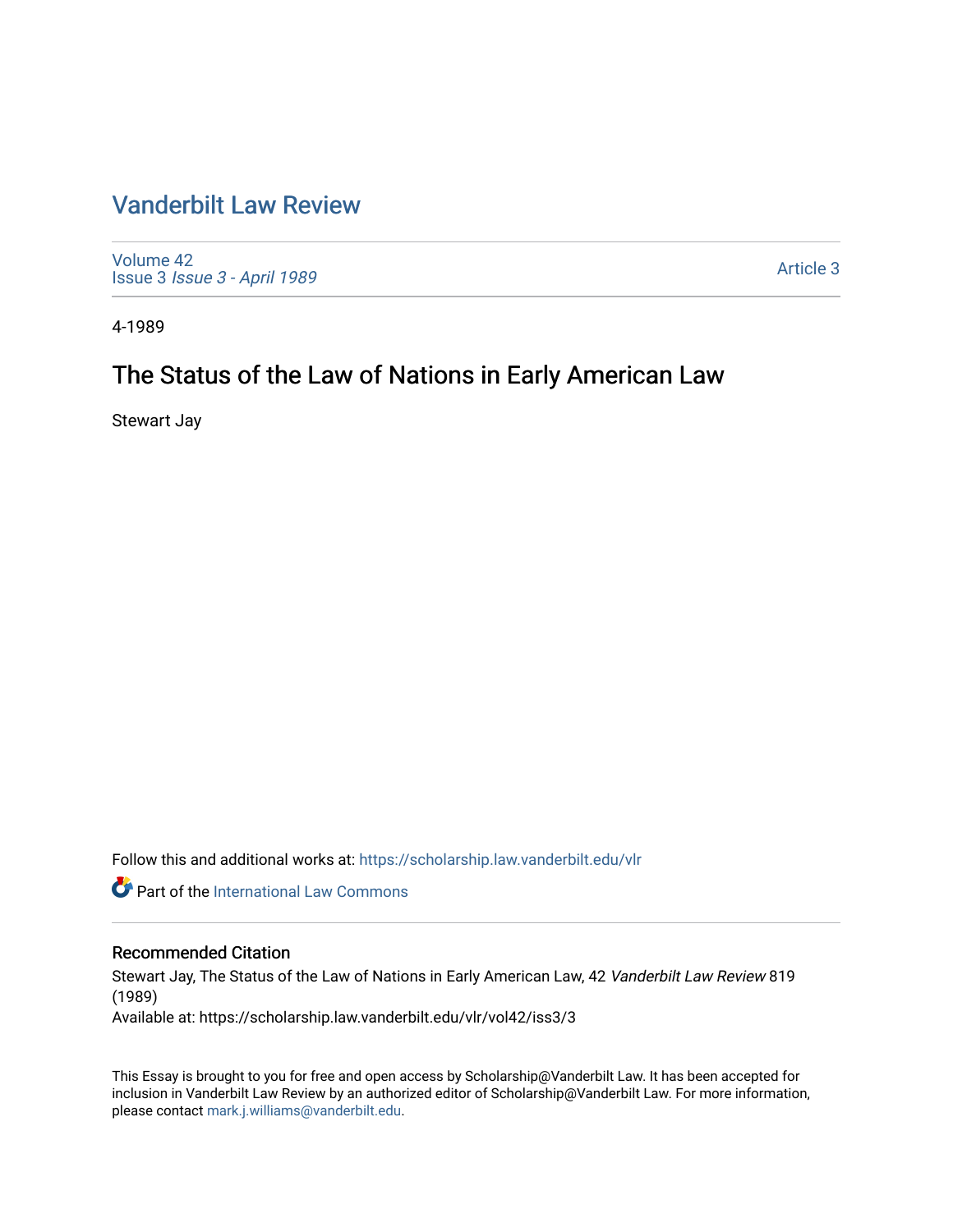# **ESSAY**

## **The Status of the Law of Nations in Early American Law**

#### *Stewart Jay\**

**A** perennial issue is the relationship of international law to the domestic law of the United States. The question appears in various contexts, but in each the central problem is determining whether the body of customary international law is binding on the national and state governments. Discussions about this subject inevitably lead to consideration of separation of powers at the national level. If the United States may depart from international law, which branch of government has the power to do so? If one branch transgresses international law, is this action binding on the others?' For example, a recent case examined the

Thanks to Joan Fitzpatrick, Wythe Holt, Maeva Marcus, Deborah Perluss, Kathryn Preyer, and Louis Wolcher for reading and commenting on a draft of this Essay.

**1. A** major difference exists between the question of whether customary international law is binding on the several branches of the United States government based on constitutional com mand and the question of whether the United States should suffer consequences in the international community for violations of customary international law. For example, under current constitutional interpretations, the President arguably has the authority to violate customary international law. These actions **by** the President, however, may expose the country to adverse consequences in the international arena, such as giving another country **just** cause to suspend treaty obligations or to use military force against the United States. *See* Henkin, *International Law as Law in the United States,* **82** MtcH. L. REv. **1555, 1567-69** (1984). This Essay deals for the most part with the first question. As will be discussed, however, assertions **by** persons in the eighteenth century that the law of nations was "the law of the United States" may have been made with regard to the second question.

**<sup>\*</sup>** Professor of Law, University of Washington. A.B., Georgetown University, **1973; J.D.,** Harvard University, **1976.**

The grand jury charges referred to in this Essay were obtained from the Documentary History Project, Supreme Court of the United States, through the generous assistance of its Director, Maeva Marcus. These charges eventually will be published in a future volume of the Project's series, *The Documentary History of the Supreme Court 1789-1800.*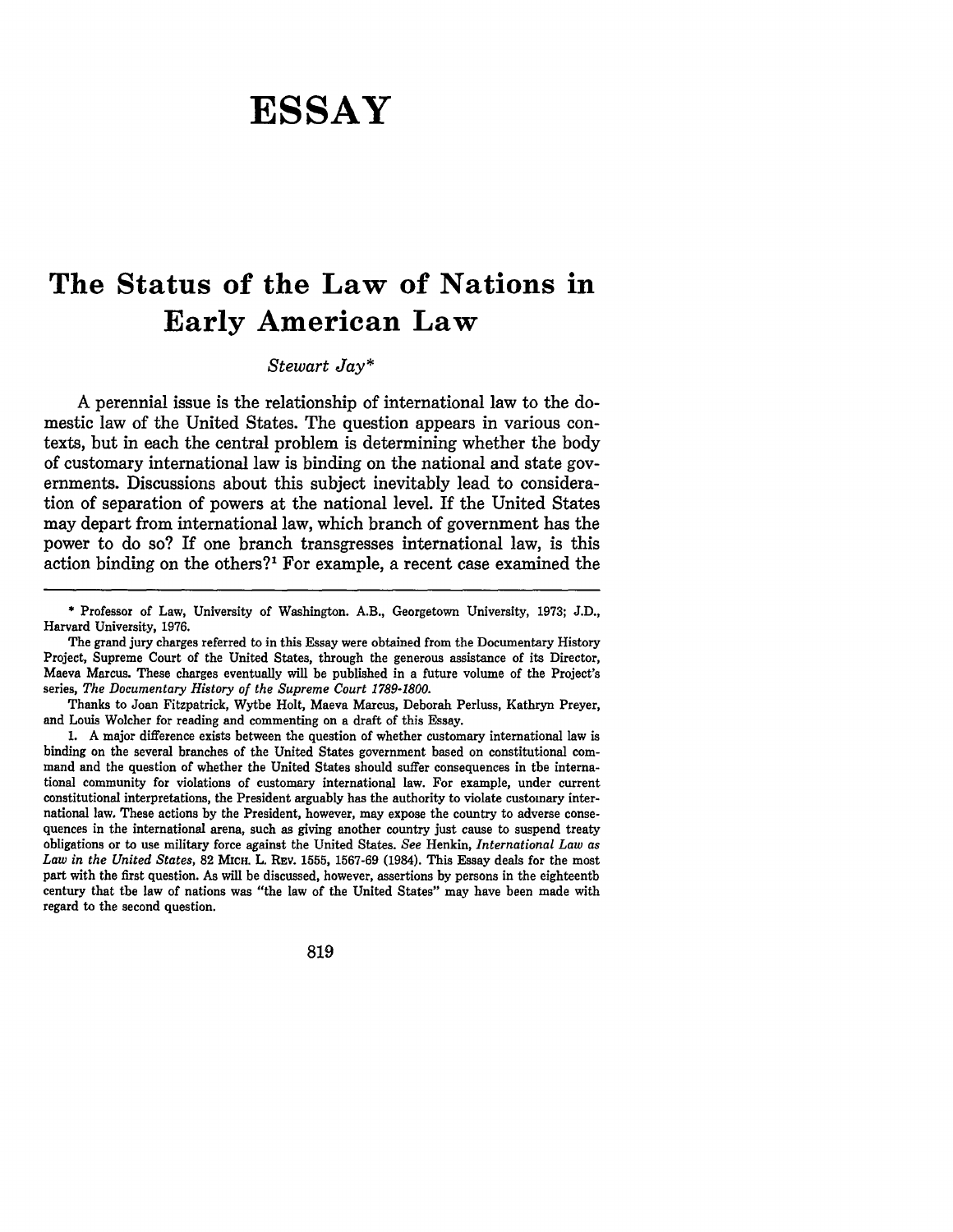executive's authority to detain aliens in violation of international law, and thus implicitly raised the issue of the judiciary's authority to order the executive to conform to international norms.

Considering the importance of the basic issues involved, it is not surprising that a small industry of scholarship has grown around them, with each generation of scholars revisiting the territory.<sup>3</sup> Most of these works make an excursion into the legal history of the eighteenth century, presumably with the idea that this background will help explain the place that international law was intended to occupy under the Constitution.4 Those who sympathize with imposing at least some customary international legal constraints on the United States have found this early history to be a particularly fruitful source of authority. **A** large number of declarations can be assembled from leading figures of that era to the effect that the law of nations was a part of American law and in important respects binding on our government. For others who are skeptical of placing limits on the domestic law of the United States through application of customary international law, the task has been to explain away the significance of this history.

Despite the forays into history that have been attempted on this subject, one is left nevertheless with the impression that there is lack of correlation between the historical studies and current concerns about American governmental actions. Although scholars continue to report new sources to demonstrate the importance of the law of nations to eighteenth-century American law, for the most part they merely sub-

4. The best recent effort is Lobel, *The Limits of Constitutional Power: Conflicts Between Foreign Policy and International Law,* **71 VA.** L. REv. **1071 (1985).**

<sup>2.</sup> Fernandez-Roque v. Smith, 622 F. Supp. 887, 901-04 (N.D. Ga. 1985), *reviewed sub nom.* Garcia-Mir v. Meese, **788** F.2d 1446, 1453-55 (11th Cir. 1986) (holding that the executive may disregard international law in service of domestic policy).

<sup>3.</sup> The most recent contribution appears in the *Vanderbilt Law Review. See* Weisburd, *The Executive Branch and International Law,* 41 **VAND.** L. **REv. 1205** (1988). A sampling of the literature includes: 1 D. **O'CONNELL, INTERNATIONAL LAW** 37 n.1 (1965) (collecting older sources); Charney, *The Power of the Executive Branch of the United States Government to Violate Customary International Law,* 80 **Am.** J. **INT'L** L. 913 (1986); D'Amato, *The President and International Law: A Missing Dimension,* **81** AM. J. **INT'L** L. **375** (1987); Dickinson, *The Law of Nations as Part of the National Law of the United States,* 101 U. PA. L. **REv.** 26 (1952) [hereinafter Dickinson, *Law of Nations];* Dickinson, *Changing Concepts and the Doctrine of Incorporation,* **26** AM. J. **IN'L** L. **239** (1932) [hereinafter Dickinson, *Changing Concepts];* Glennon, *Raising The Paquete Habana: Is Violation of Customary International Law by the Executive Unconstitutional?,* 80 Nw. **U.L.** Rpv. 321 (1986); Goldklang, *Back on Board The Paquete Habana: Resolving the Conflict Between Statutes and Customary International Law,* 25 VA. J. **INT'L** L. 1 (1984); Henkin, *The Constitution and United States Sovereignty: A Century of Chinese Exclusion and Its Progeny,* **100** HARv. L. lRv. **853 (1987);** Henkin, *supra* note 1; Kirgis, *Federal Statutes, Executive Orders and "Self-Executing" Custom,* **81** AM. **J. INTL** L. **371 (1987);** Lillich, *The Proper Role of Domestic Courts in the International Legal Order,* 11 **VA. J. INT'L L. 9 (1970);** Paust, *The President Is Bound by International Law,* 81 AM. **J. INT'L** L. **377 (1987);** Sprout, *Theories as to the Applicability of International Law in the Federal Courts of the United States,* 26 Am. J. **INr'L** L. **280 (1932).**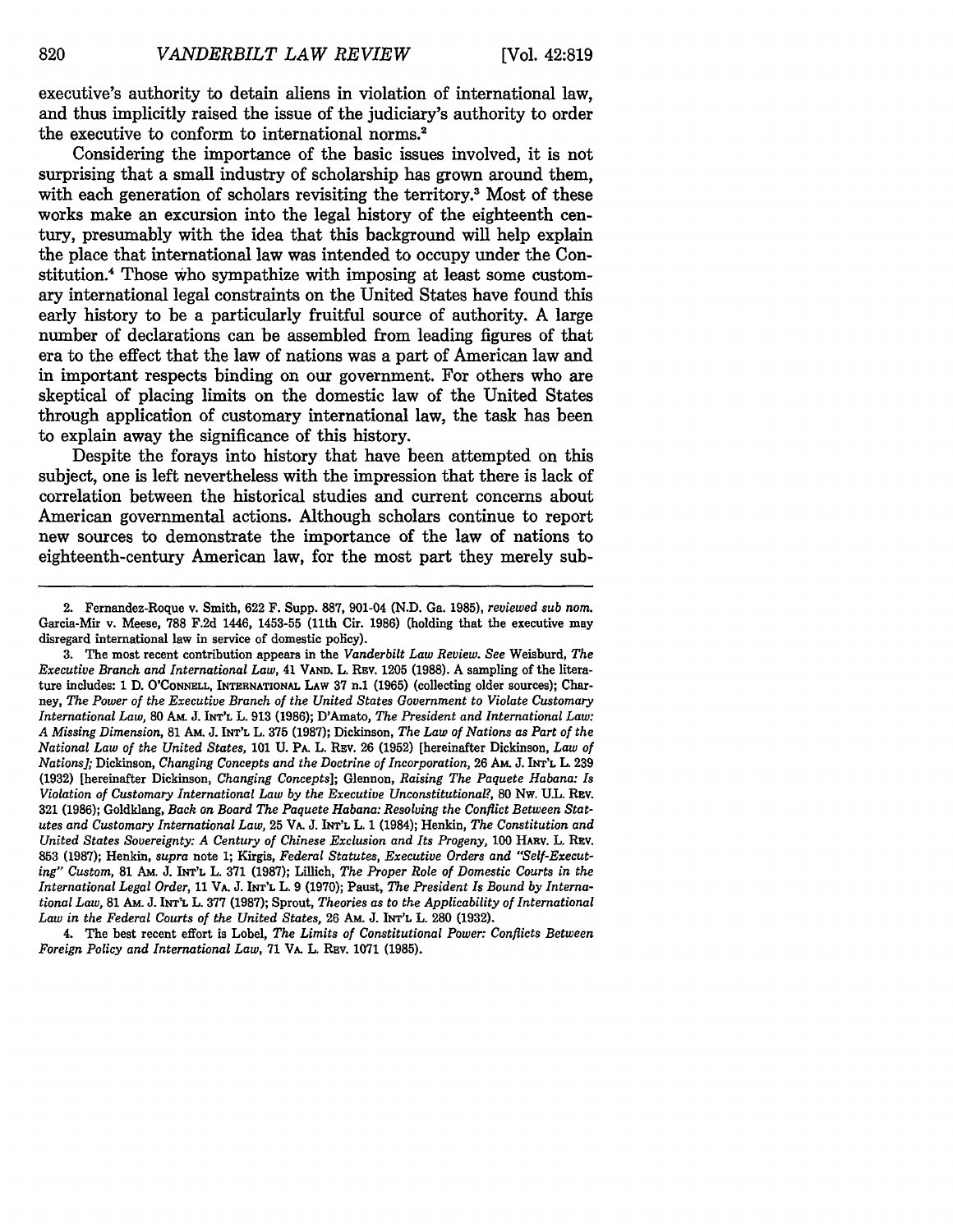stantiate better what has long been known. Unfortunately, legal commentators have made little effort to consider eighteenth-century pronouncements on the law of nations in the historical context that produced the Constitution and formed the setting for American foreign policy decisions under the new government.

The purpose of this Essay is to demonstrate the way in which the law of nations was treated in the constitutional politics of the late eighteenth century. It is not meant to be an exhaustive rendition of events in relation to the law of nations. But even an overview of some of the major controversies establishes that many of the statements recorded from that period about international law must be interpreted in light of America's status in the world. America was, after all, a weak power with an unproven government, operating in a world in which warfare was a common form of dispute resolution and a principal element of the international aspirations motivating many nations. While the world still emphasizes violence as a foreign policy tool, America's role now is completely unlike the one that it consciously sought to assume in its infancy. As a part of this transformation, American Presidents have become accustomed to asserting vigorously the executive's prerogatives in foreign relations.

In addition to exploring the international events that confronted the early Republic, we need to account for the jurisprudential theories underlying the eighteenth-century Anglo-American view of the relevance of the law of nations to domestic law. **Of** course, this is not exactly fresh territory for scholarship. Much of the existing commentary, however, interprets key provisions of the Constitution without considering either historical purpose or legal context. With distressing regularity legal scholars assume that certain words meant the same in the eighteenth century as they do today, or that persons two hundred years ago would construe a constitution in the way we would. For example, the syntax and general structure of the Constitution may imply meanings to a modern reader that do not reflect the intentions of the document's authors. Most importantly, we should bear in mind that the language of the Constitution was intended to create a government to deal with the affairs of a particular eighteenth-century society, one that scarcely resembles our own.

#### I. THE LAW OF **NATIONS AND** DOMESTIC LAW **IN** EIGHTEENTH-CENTURY **JURISPRUDENCE**

Writers in the eighteenth century did not always use the term "law of nations" to describe the same subject matter, nor did certain writers use the expression consistently. In its broadest usage, the law of nations comprised the law merchant, maritime law, and the law of conflicts of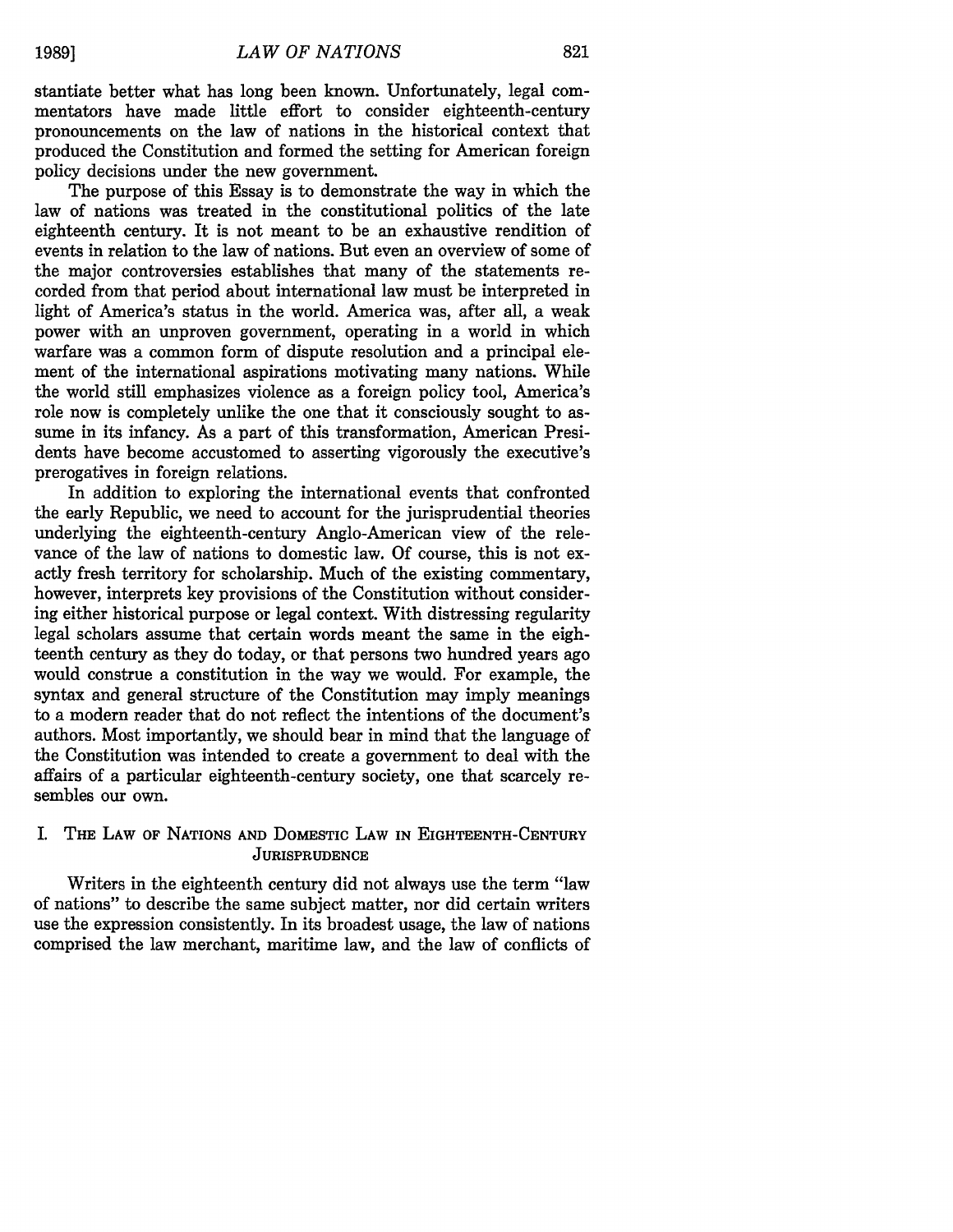laws, as well as the law governing the relations between states.<sup>5</sup> At times writers distinguished between the law of nations and the law merchant.<sup>6</sup> but the law of nations always was understood to encompass what Justice James Iredell referred to as the law governing "controversies between nation and nation."<sup>7</sup> These differences in terminology probably were not significant inasmuch as it was commonly recognized that there was a body of general law that "existed **by** common practice and consent among a number of sovereigns."<sup>8</sup> This diverse collection of law encompassed commercial disputes between individuals, private disputes in admiralty, criminal offenses, and a host of issues that arose under what we now term public international law. In theory, or at least in aspiration, this general law was uniform throughout the civilized world.<sup>9</sup> A court applying the law of nations was "in effect, a court of all the nations of the world."<sup>10</sup>

In the eighteenth century a consensus existed that the law of nations rested in large measure on natural law. As Emmerich de Vattel contended, and Americans repeated, "the *law of Nations* is originally no other than the *law of Nature applied* to Nations."1 Jurists fre-

7. *See Charge to the Grand Jury for the District of South Carolina* (May 12, 1794) [hereinafter *South Carolina Charge],* in GAZETTE **OF THE** UNITED STATES (Philadelphia 1794) [hereinafter U.S. GAZETTE].

8. Fletcher, *The General Common Law and Section 34 of the Judiciary Act of 1789: The Example of Marine Insurance,* 97 HARv. L. REV. 1513, 1517 (1984); *see* Jay, *Origins of Federal Common Law* (pt. 2), 133 U. **PA.** L. **REV.** 1231, 1263-67 (1985).

9. This conclusion even applied to commercial issues. *See* J. **SULLIVAN, THE HISTORY OF LAND** TITLES **IN** MASSACHUSETTS 352 (Boston 1801).

**11.** E. **DE** VATTEL, **THE LAW OF** NATIONS at lvi (J. Chitty ed. 1863) (emphasis in original) (the original edition was published in 1758). James Wilson followed Vattel closely in telling a grand **jury:** "The law of nations has its foundation in the principles of natural law, applied to states; and in voluntary institutions, arising from custom or convention." *Charge to the Grand Jury for the District of Virginia* 16 (May 23, 1791) (A. Davis ed. 1791) [hereinafter *Virginia Charge* 1791], in 2 THE WORKS **OF JAMES WILSON** 813 (R. McCloskey ed. 1967) [hereinafter WORKS **OF JAMES WILSON].**

*<sup>5.</sup> See* Dickinson, *Law of Nations, supra* note 3, at 26-34. On the law of conflicts of laws as part of the law of nations, see Rheinstein, *The Constitutional Bases of Jurisdiction,* 22 U. **CHL** L. REV. 775, 805 (1955).

*<sup>6.</sup> See, e.g.,* Henfield's Case, 11 F. Cas. 1099, 1107 (C.C.D. Pa. 1793) (No. 6360) (Wilson, J.). Although Justice Wilson referred to the law merchant as if it were separate from the law of nations, he cited Blackstone describing it as "a branch of the law of nations." *Id.* (citing 4 W. BLACK-**STONE, COMMENTARIES ON THE** LAWS **OF ENGLAND** 67 (1769)[hereinafter 4 W. **BLACKSTONE]).** St. George Tucker's 1803 American edition of *Blackstone's Commentaries* also distinguished the "general law merchant" from the "general law of nations." 1 W. **BLACKSTONE,** COMMENTARIES 421 n.8 (S. Tucker ed. 1803) [hereinafter 1 W. **BLACKSTONE].**

<sup>10.</sup> Penhallow v. Doane, 3 U.S. (3 Dall.) 54, 91 (1795) (Iredell, J.) The Court noted: "[Prize cases are] determined by the law of nations. A prize court is, in effect, a court of all the nations in the world, because all persons, in every part of the world, are concluded by its sentences." *Id.; see* The Walsingham Packet (1799), *reprinted in* 2 **REPORTS OF** CASES **ARGUED AND** DETERMINED **IN THE HIGH COURT OF ADMIRALTY** 78, 82 (G. Minot ed. 1853) [hereinafter **ADMIRALTY CASES];** The Maria (1799), *reprinted in* 1 **ADMIRALTY CASES,** *supra,* at 340, 350; *see also* Sprout, *supra* note 3, at 293.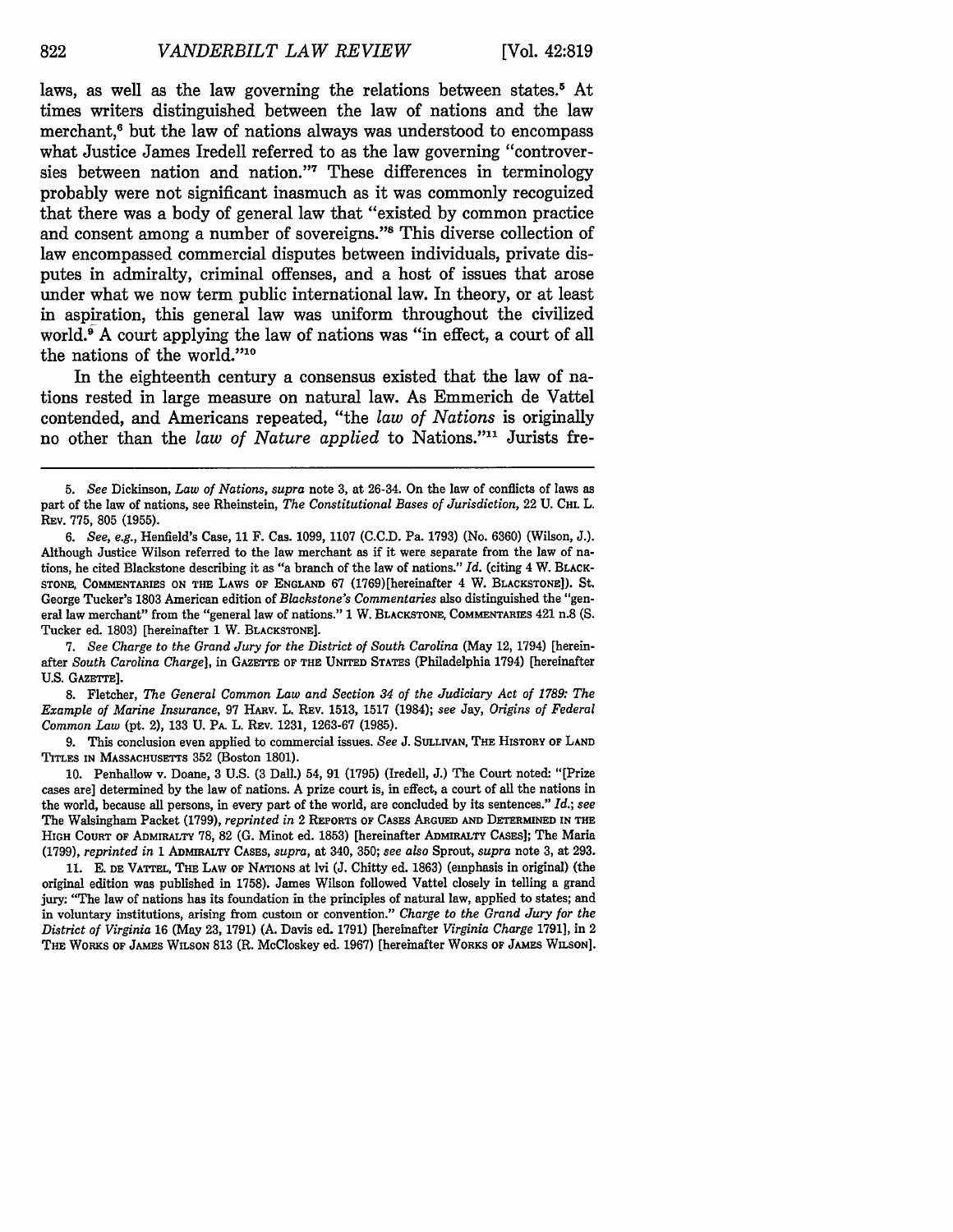quently claimed that the law of nations derived from divine law. Chief Justice John Jay instructed a grand jury in 1793: "It may be asked who made the laws of nations? The answer is *he* from whose *will* proceed all moral obligations, and which *will* is made known to us by reason or by revelation. '12 Others described the doctrines of the law of nations as deriving from human reason. Justice Iredell told a grand jury that "the only way to ascertain the duties which one nation owes to another, is to enquire what reason dictates, that attribute which the Almighty has bestowed upon all mankind for the ultimate guide and director of their conduct."13 These were fairly loose, albeit widely accepted expressions, and the reliance on higher law leaves many modern observers with the impression that there was great uncertainty in all law during the Revolutionary era.14 But the vagueness we may find inherent in these inexact formulations did not prevent writers from describing the law of nations as a system of rules capable of rational explication.

To an eighteenth-century lawyer, a major part of the law of nations consisted of "[c]ertain maxims and *customs,* consecrated by long use, and observed by nations in their mutual intercourse with each other as a kind of law."<sup>15</sup> In ascertaining principles of the law of nations, lawyers and judges of that era relied heavily on continental treatise writers, Vattel being the most often consulted by Americans. An essential part of a sound legal education consisted of reading Vattel, Grotius, Pufendorf, and Burlamaqui, among others.<sup>16</sup> Quotations from these sources appeared not only in briefs and opinions, but also in discussions of critical foreign policy matters by the President's Cabinet and in the popular press. Implicit in this widespread usage was acceptance of the validity of the law of nations as knowable doctrine. But some even went further in their praise. Justice Iredell spoke in this manner to a grand jury in 1794:

The Law of Nations, by which alone all controversies between nation and nation

<sup>12.</sup> *Charge to the Grand Jury for the District of Virginia* (May 22, 1793) [hereinafter *Virginia Charge* **1793],** in **3 THE CORRESPONDENCE AND PUBLIC PAPERS OF JOHN JAY** 480 (H. Johnston ed. **1891)** [hereinafter **PAPERS OF JOHN JAY] (emphasis in original). Justice** Wilson wrote that "the law of nations, as well as the law of nature, is of **origin** divine." **1 WORKS OF JAMES WILSON,** *supra* note **11,** at 149.

**<sup>13.</sup>** *South Carolina Charge, supra* **note 7,** in **U.S. GAZETTE,** *supra* **note 7.**

<sup>14.</sup> *See* **G.** WOOD, THE **CREATION OF THE AMERICAN REPUBLIC 1776-1787,** at 291-305 **(1969).**

<sup>15.</sup> E. **DE** VATTEL, *supra* note 11, at lxv (emphasis in original). On the various approaches to the law of nations, see Dickinson, *Changing Concepts, supra* note 3; and Reeves, *The Influence of the Law of Nature upon International Law in the United States,* 3 **AM.** J. **INT'L** L. 547 (1909).

<sup>16.</sup> *See* Dickinson, *Law of Nations, supra* note 3, at 35. Lord Mansfield said in the oft cited case of Triquet v. Bath, 3 Burr. 1478, 1481, 97 Eng. Rep. 936, 937 (K.B. 1764), that "the law of nations was to be collected from the practice of different nations and [also from] the authority of Grotius, Barbeyrac, Bynkershoek, Wiquefort [and others,] there being no English writer of eminence, upon the subject." *Id.* at 1481, 97 Eng. Rep. at 938.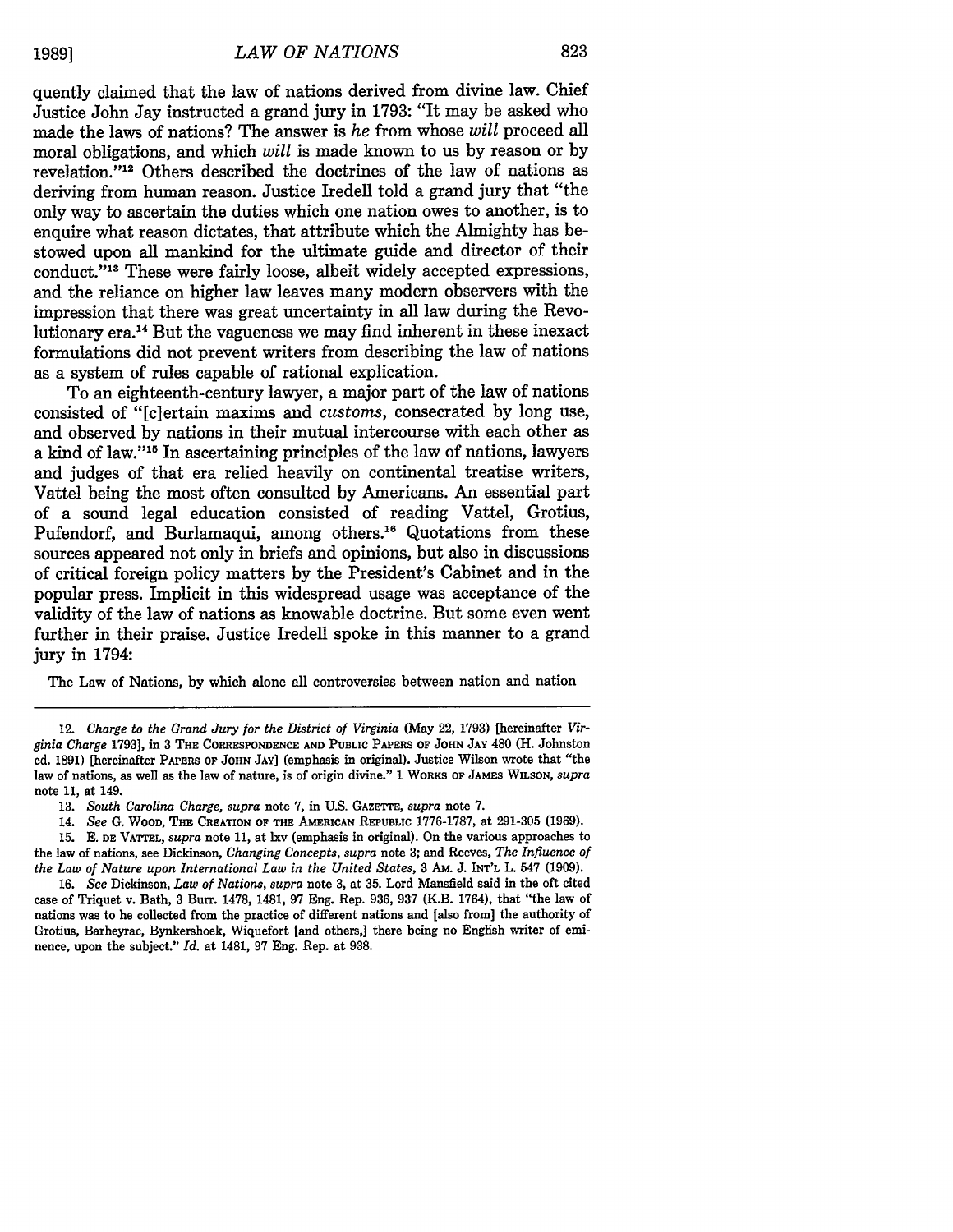can be determined, has been cultivated with extraordinary success. In its **main** principles, as stated by many able writers all civilized nations concur.... Within these few years this law has not only been stated with peculiar accuracy and conciseness, but all its principles have been traced to their sources with a power of reasoning which has commanded universal assent. **.... 17**

Viewed from a modern vantage point, the reliance on treatise writers may be explained partially by the unavailability of other authority, such as published case reports or diplomatic records.<sup>18</sup> Nevertheless, in this prepositivist era the treatise writers were respected for their use of natural reasoning to discover the true principles of the law of nations. These were the same sources who had an established place in the intellectual foundation of the Revolution's ideology of natural rights. As revolutionaries, Americans quoted these authorities in the course of demanding respect for natural rights that were perceived as grounded in a body of law existing independently of positive enactment."9 The law of nations, described as a system of rights based on natural reasoning, fit well with Enlightenment rationalism. In the same grand jury charge just noted, Iredell remarked that "[w]e have the happiness to live in an age when human knowledge in all its branches has been carried to a great perfection."20 With regard to the law of nations, it had been expounded and accepted "with a spirit of freedom and enlarged liberality of mind entirely suited to the high improvements the present age has made in all kinds of political reasoning." $2<sup>121</sup>$ 

Educated Americans of this period were familiar with Blackstone's position that "the law of nations **. . .** is here adopted in it's full extent by the common law, and is held to be a part of the law of the land." $22$ American revolutionaries held as a fundamental article of faith that the colonists were entitled to the protection of the common law.23 Notwith-

21. *Id.*

**23.** *See* **J. GREENE, PERIPHERIES AND CENTEM** CONSTITUTIONAL **DEVELOPMENT IN THE EXTENDED** POLITIES **OF THE BRITISH** EMPmE **AND THE** UNITED **STATES,** 1607-1788, at 24-28 (1986); *see, e.g., Declaration of Rights of the Continental Congress* (1774), in **READINGS ON THE** HISTORY **AND SYS-**TEM **OF THE COMMON** LAW 309 (R. Pound & T. Plucknett 3d ed. 1927) (stating that "the respective colonies are entitled to the common law of England").

**<sup>17.</sup>** *South Carolina Charge, supra* note **7,** in **US.** GAZETTE, *supra* note **7.**

<sup>18.</sup> *See* Dickinson, *Changing Concepts, supra* note 3, at 241-42, 259.

<sup>19.</sup> *See* B. **BAILYN, THE** IDEOLOGICAL **ORIGINS OF THE AMERICAN REVOLUTION** 26-27 (1967); G. WOOD, *supra* note 14, at 9, 291-305; Lobel, *supra* note 4, at 1079-80; Sherry, *The Intellectual Origins of the Constitution: A Lawyer's Guide to Contemporary Historical Scholarship,* 5 CONST. COMMENTARY 323, 327 (1988).

<sup>20.</sup> *South Carolina Charge, supra* note 7, in U.S. **GAZETTE,** *supra* note 7.

<sup>22. 4</sup> W. **BLACKSTONE,** *supra* note 6, at 67 (eighteenth-century grammatical conventions are not corrected in text); *see* Triquet v. Bath, 3 Burr. 1478, 1481, 97 Eng. Rep. 936, 938 (K.B. 1764) (Mansfield, J.) (stating that "'[t]he law of nations, in its full extent was part of the law of England' **").** Judge Mansfield purported to be quoting from Barbuit's Case, 25 Eng. Rep. 777, 778 **(Ch.** 1737) (Talbot, L.C.). On these cases, see Sprout, *supra* note 3, at 282-84.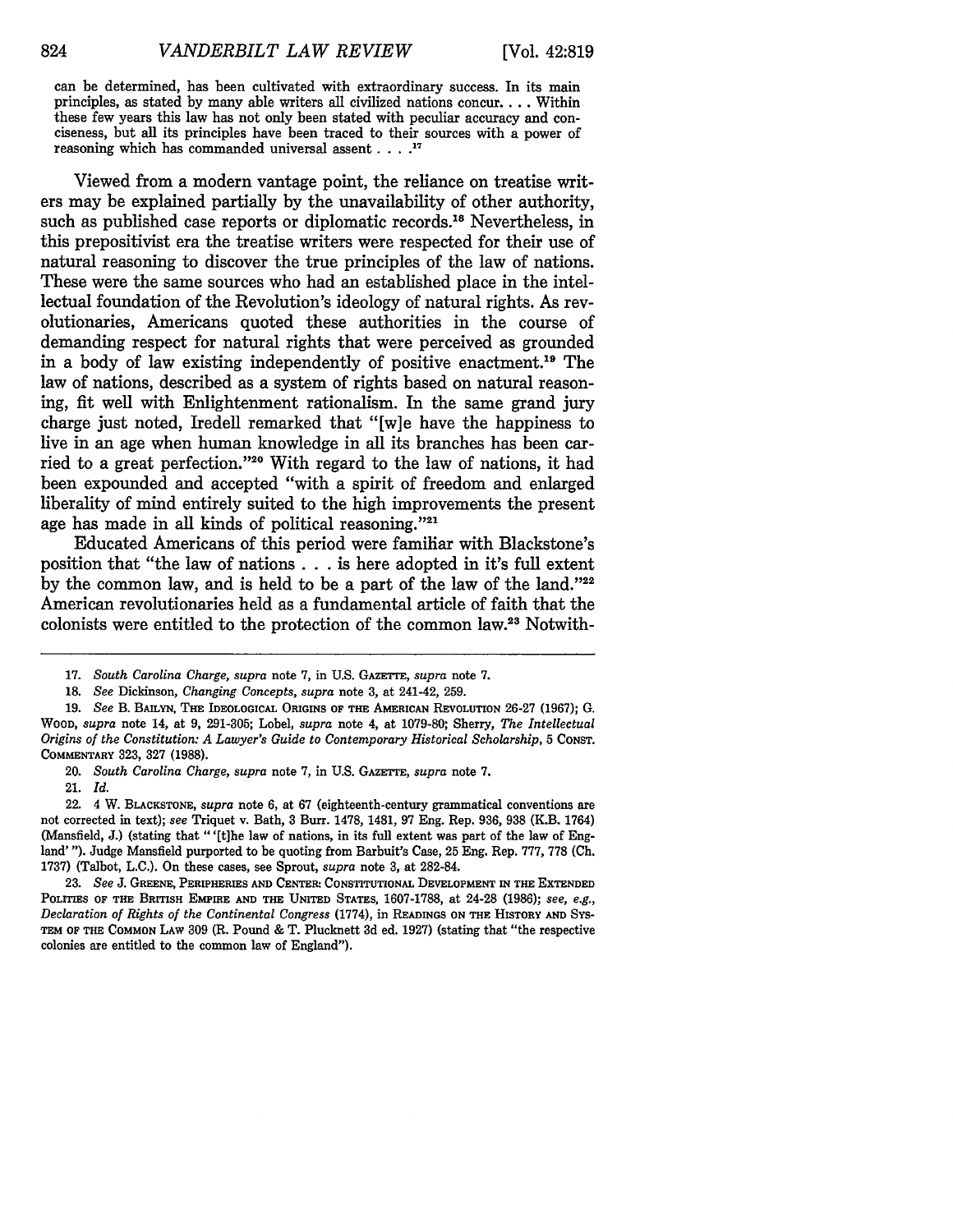standing the controversy that would erupt in the 1790s over the extent to which the common law formed the basis for the law of the national government, writers generally asserted that the law of nations was part of the law of the new American states and their national government.

The Continental Congress resolved that it was the organ for exercising the powers of war for the United States, and that accordingly it was charged with "executing" the relevant law of nations. In particular this meant that American courts would decide prize cases during the Revolution according to the law of nations.24 During the Confederation period there was acute awareness among national leaders of the obligations imposed by the law of nations. One of the main reasons for convening the Philadelphia Convention in 1787 was the transgression of that law by various states.25 The failure of states to enforce debts owed to foreigners (British creditors in particular) was a special concern because the law of nations at that time could be interpreted to allow a creditor nation to resort to war for satisfaction.<sup>26</sup>

In the early years of the American Republic, federal judges, leading political figures, and commentators commonly stated that the law of nations was part of the law of the United States. Chief Justice Jay informed a grand jury on circuit in 1790 that "[w]e had become a nation-as such, we were responsible to others for the observance of the *Laws of Nations.'27* Jay specifically instructed that the law of nations was "part of the laws of this, and of every other civilized nation."28 During a charge in 1794, Justice Iredell explained to another grand jury:

The Common Law of England, from which our own is derived, fully recognizes the principles of the Law of Nations, and applies them in all cases falling under its jurisdiction, where the nature of the subject requires it **....** In whatever manner

<sup>24.</sup> In 1779 the Continental Congress resolved to insist on strict compliance with the law of nations when determining the legality of captures on the high seas. *See* 14 JOURNALS OF THE CONTI-NENTAL CONGRESS 635 (W. Ford ed. 1909); *see also* Reeves, *supra* note 15, at 556-57.

<sup>25.</sup> *See, e.g.,* 1 THE RECORDS OF THE FEDERAL CONVENTION **OF** 1787, at 19, 24-25 (M. Farrand ed. 1911) [hereinafter M. Farrand]. Governor Edmund Randolph argued that national authority was needed to prevent states from infringing the law of nations, which could produce war. He cited as examples the failure to honor treaties and the general absence of laws to protect the rights of foreign ambassadors. *Id.*

**<sup>26.</sup>** *See* **F.** MARKS, INDEPENDENCE ON TRIAL: FOREIGN AFFAIRS **AND** THE MAKING OF THE CONSTI-**TUTION 45** (1973).

**<sup>27.</sup>** *Charge to the Grand Jury for the District of New York* (Apr. 4, 1790) [hereinafter *New York Charge],* in NEW HAMPSHIRE GAZETTE (Portsmouth 1790) [hereinafter N.H. GAZETTE] (emphasis in original). Jay made a similar statement in Chisholm v. Georgia, 2 U.S. (2 Dall.) 419, 474 **(1793).**

**<sup>28.</sup>** *New York Charge, supra* note **27,** in **N.H.** GAzETrE, *supra* note **27;** *see also Virginia Charge* **1793,** *supra* note 12 (Jay, Cir. **J.),** in **3** PAPERS OF **JOHN JAY,** *supra* note 12, at 479 (stating that "[t]he Constitution, the statutes of Congress, the laws of nations, and treaties constitutionally made compose the laws of the United States").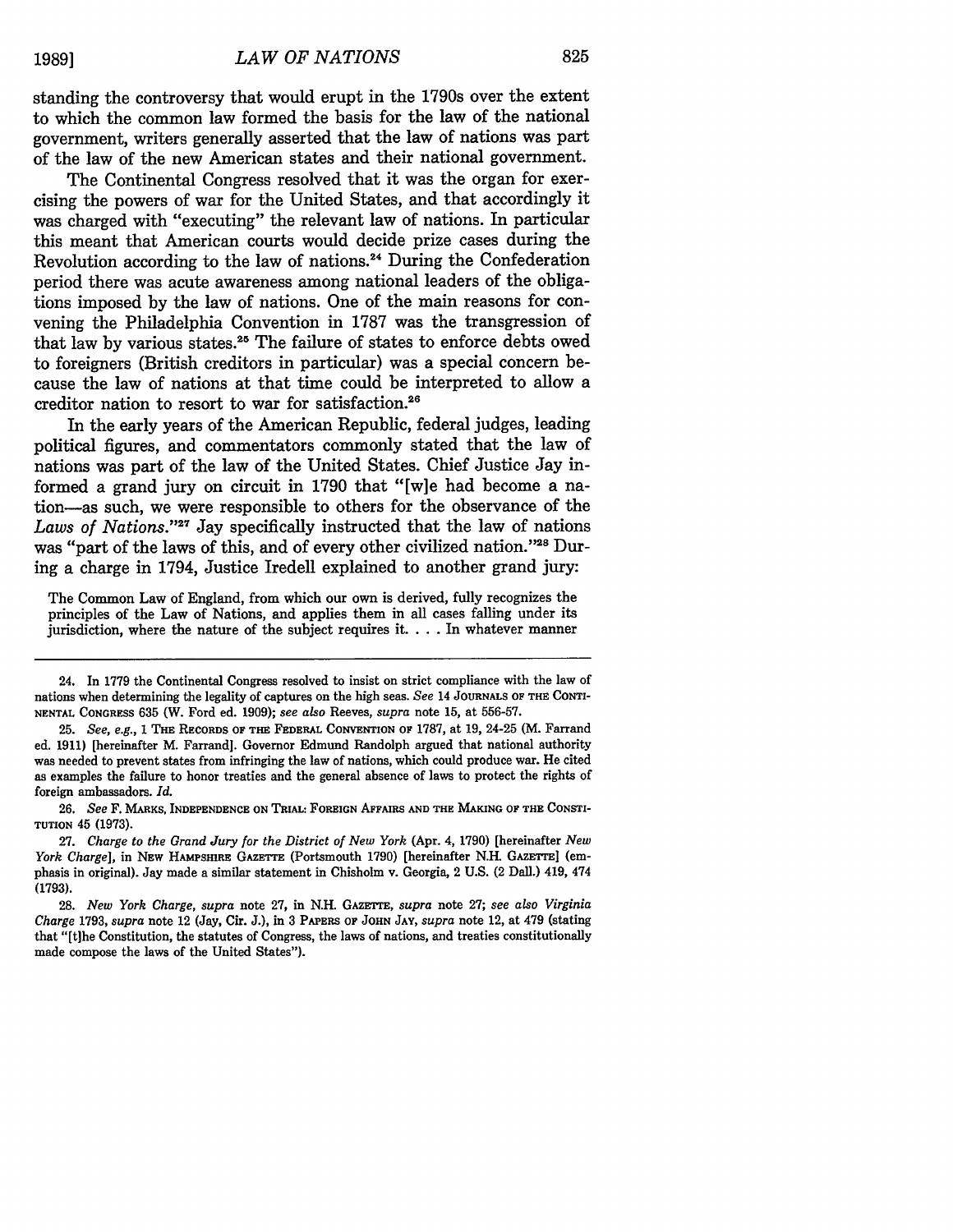826

the Law of Nations is violated, it is a subject of national, not personal complaint.<sup>29</sup>

Justice Wilson declared in a 1796 case that "[w]hen the *United* States declared their independence, they were bound to receive the law of nations, in its modern state of purity and refinement."30 Earlier, Wilson had informed a grand jury that neutrality violations by American citizens constituted an indictable offense against the law of nations, despite the lack of a federal statute making such conduct a crime.<sup>31</sup> The neutrality cases of the 1790s, which we will return to later, reflect in a series of opinions and grand jury charges the accepted view among leading Supreme Court and lower federal court judges that the laws of the United States encompassed the law of nations.<sup>32</sup>

Alexander Hamilton wrote in his *Pacificus* papers of 1793 that the law of nations was included within "the laws of the land."<sup>33</sup> As *Camillus* he contended two years later that the United States was bound to comply with the "customary law of Nations as established in Europe."<sup>34</sup> Writing in reply to Hamilton under the pseudonym *Helvidius,* James Madison conceded that his adversary's point about the law of nations was "a truth."<sup>35</sup> Both Attorneys General Edmund Randolph and Charles Lee declared in opinions to secretaries of state in the 1790s that the law of nations was part of the law of the land. Randolph specifically noted that this conclusion was unaffected by the fact that the law of nations was "not specially adopted by the Constitution or any municipal act."<sup>36</sup> William Rawle, who was one of the leading lawyers of the

32. *See* Jay, *Origins of Federal Common Law* (pt. 1), 133 U. PA. L. REV. 1003, 1040-53 (1985). **33. A. HAMILTON,** *Pacificus No. I* (June **29, 1793), in 15 THE PAPERS OF ALEXANDER HAMILTON**

34 (H. Syrett ed. **1969)** [hereinafter PAPERS **OF A.** HAMILTON].

34. **A. HAMILTON,** *To Defence No. XX* (Oct. 23-24, **1795),** in **19** PAPERS OF **A. HAMILTON,** *supra* note **33,** at 341-42 (H. Syrett ed. **1973).** Hamilton explained:

The common law of England which was **&** is in force in each of these states adopts the law of Nations, the positive equally with the natural, as a part of **itself....** Ever since we have been an Independent nation we have appealed to and acted upon the modern law of Nations as understood in Europe. Various resolutions of Congress during our Revolution-the correspondence of executive officers-the decisions of our Courts of Admiralty, all recognised this standard.. .**.** Executive and legislative acts and the proceedings of our Courts under the present government speak a similar language. The President's Proclamation of Neutrality refers expressly to the *modern* law of Nations. **.-. .** 'Tis indubitable that the customary law of European Nations is a **part** of the common law and **by** adoption that of the U[nited] States. *Id.* (footnotes omitted).

**35.** Madison, *Helvidius No. II,* in THE **LETTERS OF PACIFICUS AND** HELVIDIUs **73 (J.** Gideon ed. 1845) [hereinafter LETTERS].

**<sup>29.</sup>** *South Carolina Charge, supra* note **7,** in U.S. GAZETTE, *supra* note **7.** Justice Iredell made a similar statement in Talbot v. Janson, 3 U.S. (3 Dall.) 133, 161 (1795).

<sup>30.</sup> Ware v. Hylton, 3 U.S. **(3** Dall.) 199, 281 (1796) (Wilson, J.) (emphasis in original).

<sup>-31.</sup> *See* Henfield's Case, 11 F. Cas. 1099, 1108 **(C.C.D.** Pa. 1793) (No. 6360) (Grand Jury Charge of Wilson, Cir. J.).

<sup>36. 1</sup> *Op.* Att'y Gen. **26,** 27 (1792) (Attorney General Randolph); *id.* at 68 (1797) (Attorney General Lee); *cf. id.* at 57 (1795) (Attorney General William Bradford).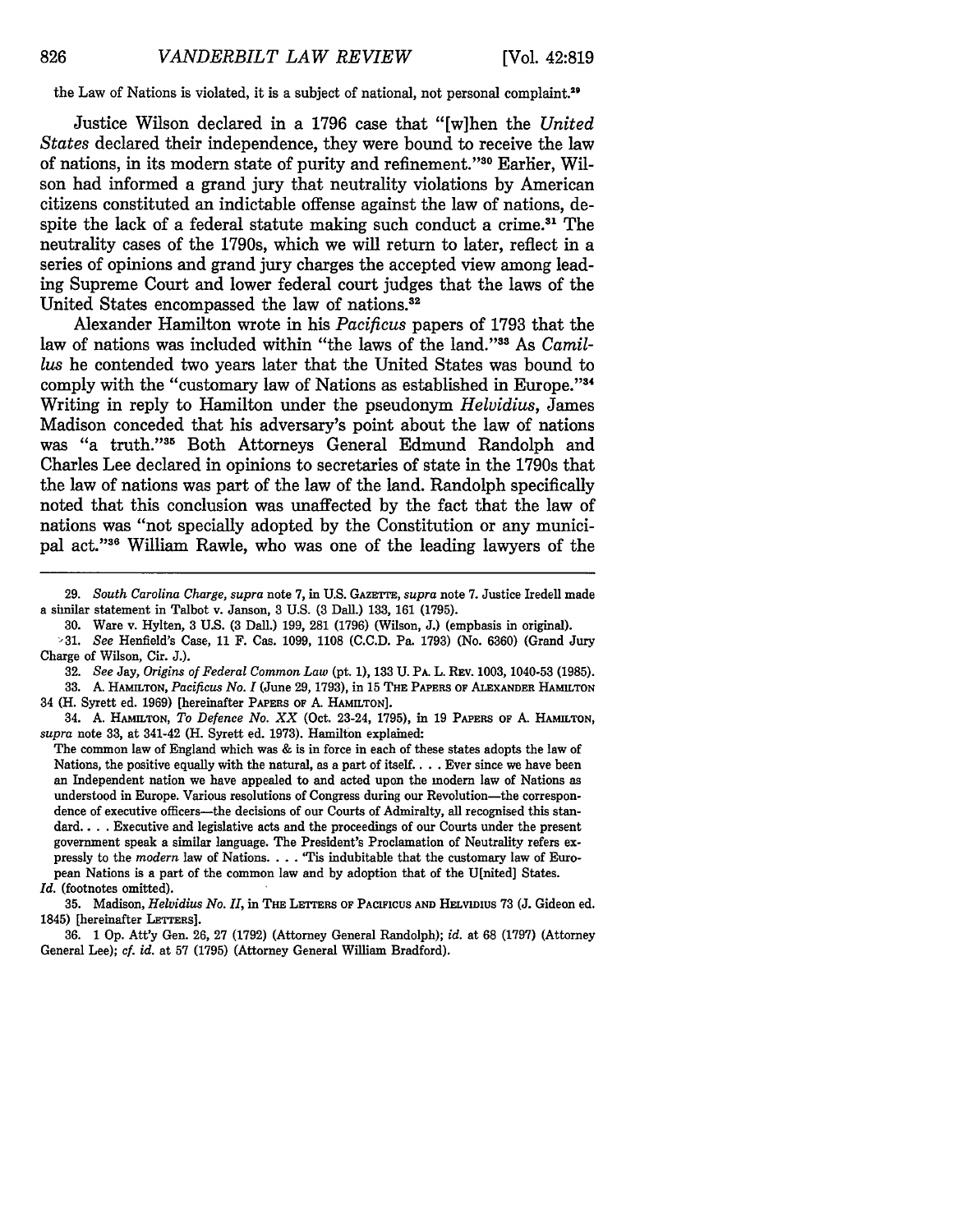period as well as the United States Attorney in Philadelphia during most of the 1790s, summarized the attitude when he wrote that "[t]he law of nations forms a part of the common law of every civilized country." $37$ 

Jurists of this era also typically recited that as to its obligatory elements the law of nations could not be violated by positive enactments. "Whence, as this law is immutable," wrote Vattel, "and the obligations that arise from it necessary and indispensable, nations can neither make any changes in it by their conventions, dispense with it in their own conduct, nor reciprocally release each other from the observance of it."<sup>38</sup> George Nicholas claimed at the Virginia ratifying convention in 1788 that "the law of nations was permanent and general. It was superior to any act or law of any nation; it implied the consent of all, and was mutually binding on all."<sup>39</sup> Justice Iredell instructed a grand jury in 1794 that "[e]ven the Legislature cannot rightfully controul [the law of nations], but if it passes any law on such subjects is bound by the dictates of moral duty to the rest of the world in no instance to transgress them."'40 Consistent with the English tradition, American legislation in an area subject to the law of nations was said to be "declaratory of the law of nations,"<sup>41</sup> or to have "provided a particular manner of enforcing it."<sup>42</sup>

These statements encompassed not only unilateral actions by gov-

**37.** W. **RAWLE,** A ViEw **OF THE** CONSTITUTION **OF THE UNITED STATES OF AMERICA 108** (Philadelphia **2d** ed. **1829).**

**38. E. DE VATTEL,** *supra* note **11,** at lviii.

**39.** 3 **THE DEBATES IN THE SEVERAL STATE CONVENTIONS ON THE ADOPTION OF THE FEDERAL CONSTITUTION 502 (J.** Elliot ed. **1836) [hereinafter STATE CONVENTION DEBATES].**

40. *South Carolina Charge, supra* note **7,** in **U.S.** GAzETTE, *supra* note **7.** Before a grand jury in **1791,** Justice Wilson maintained:

True it is, that, so far as the law of nations is *voluntary* or *positive,* it may be altered **by** the municipal legislature of any state, in cases affecting *only* its own citizens. True it also is, that, **by** a treaty, the voluntary or positive law of nations may be altered so far as the alteration shall affect *only* the contracting parties. But equally true it is, that no state or states can, **by** treaties or municipal laws, alter or abrogate the law of nations any further.

*Virginia Charge* **1791,** *supra* note **11,** at **16,** in 2 **WORKS OF JAMES WILSON,** *supra* note **11,** at 813-14 (emphasis in original).

41. *Grand Jury Charge,* in W. **PATERSON, PATERSON PAPERS** (n.p. circa **1795)** (original in Rutgers University Library).

42. Talbot v. Janson, **3 U.S. (3** Dall.) **133, 161 (1795)** (Iredell, **J.).** For the similar English tradition, see Dickinson, *Changing Concepts, supra* note **3,** at **254-55.** Statutes incorporated the law of nations **by** reference, meaning that their provisions were understandable only in light of preexisting law. *See, e.g.,* Judiciary Act of **1789,** ch. 20, § **13, 1** Stat. **73, 80** (stating that the jurisdiction of the Supreme Court in cases involving ambassadors and foreign ministers is to be exercised "consistently with the law of nations"); *id.* § **9, 1** Stat. at **77** (authorizing an alien to sue "for a tort only in violation of the law of nations or a treaty of the United States"); An Act for the Punishment of Certain Crimes Against the United States, § **28, 1** Stat. 112, **118 (1790)** (making it a crime to "assault, strike, wound, imprison, or in any manner infract the law of nations, **by** offering violence to the person of an ambassador or other public minister").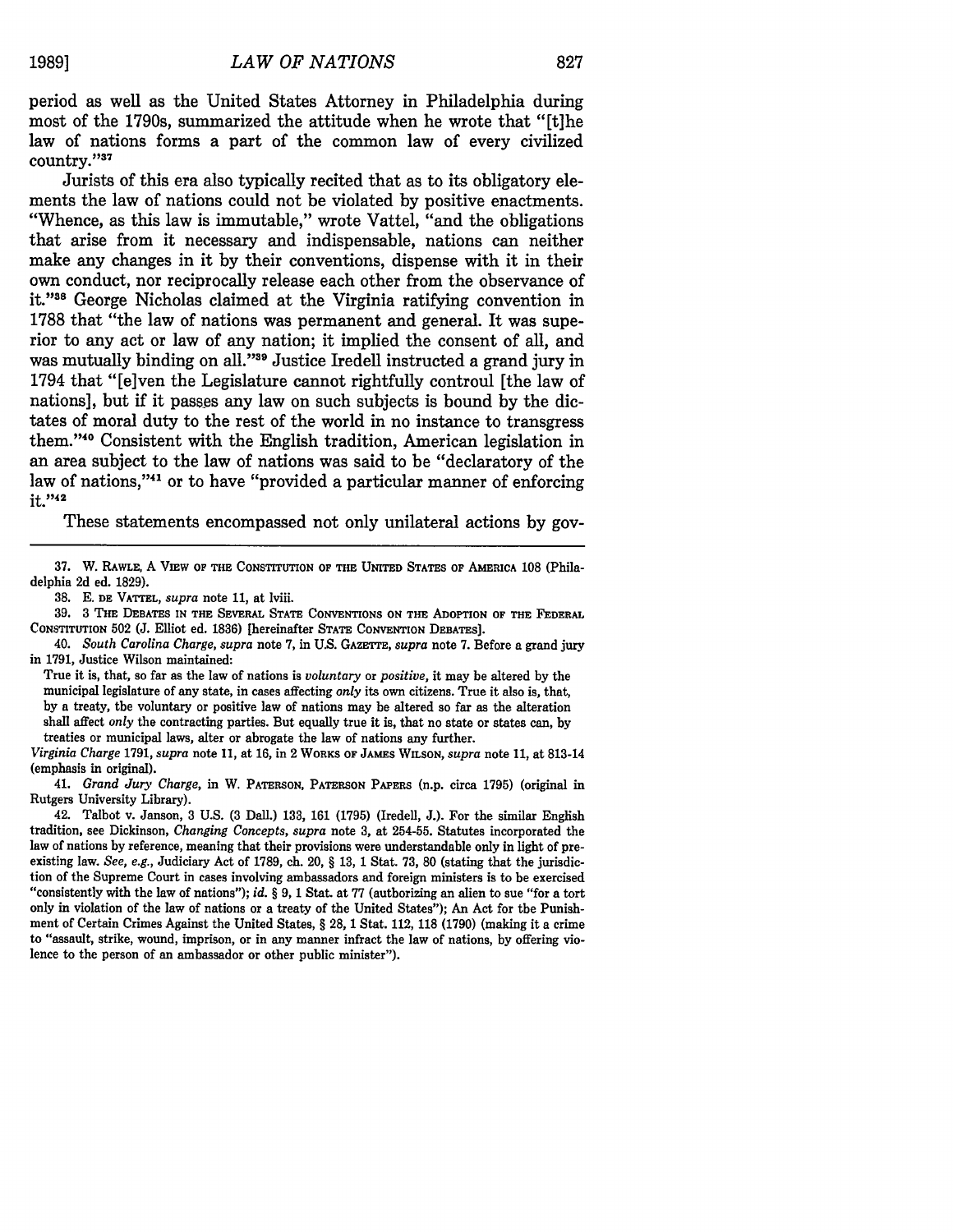ernments, but also the inability of nations to alter by treaty what Vattel termed the "necessary" laws of nations.<sup>43</sup> Justice Wilson explained that "[t]his they can no more do, than a citizen can, by his single determination, or two citizens can, by a private contract between them, alter or abrogate the laws of the community, in which they reside."'44 During the Virginia ratifying convention, Madison, Randolph, and others attempted to deflate the Anti-Federalist argument that the federal government could attempt to relinquish by treaty navigation rights on the Mississippi or otherwise to impair the country's territorial integrity; they did so by contending that such actions would be void under the law of nations.45 Writing in *The Federalist No. 64,* John Jay countered a similar Anti-Federalist objection that the President and Senate might conspire to form "corrupt" treaties, such as one in which "they and their families and estates will not be equally bound and affected with the rest of the community."<sup>46</sup> While doubting that this would be politically possible given the two-thirds approval requirement, he added that "if it should ever happen, the treaty so obtained from us would, like all other fraudulent contracts, be null and void by the law of nations."<sup>47</sup>

The law of nations also fixed a natural right of states to insist on respect for treaty obligations. As Vattel stated, treaties "conferred... a real right to require the thing promised. . **.** . Nations, therefore, and their conductors, ought inviolably to observe their promises and their treaties. '48 Jay explained in *The Federalist* that the new national government would be powerless to alter treaties by legislation: "[A]s the consent of both [nations making a treaty] was essential to their formation at first, so must it ever afterwards be to alter or cancel them. '49 Justice Iredell wrote in a 1796 opinion that "a treaty, when executed pursuant to full power, is valid and obligatory, in point of *moral obligation,* on all, as well on the Legislative, Executive, and Judicial Departments . . . as on every individual of the nation . . . because it is a promise in effect by the whole nation to another nation."50

- 49. **THE** FEDERALIST No. 64, *supra* note 46, at 437.
- **50.** Ware v. Hylton, **3** U.S. (3 Dall.) 199, 272 (1796) (Iredell, **J.)** (emphasis **in** original).

<sup>43.</sup> *See* E. **DE** VATrTEL, *supra* note 11, at lvii-lviii.

<sup>44.</sup> *Virginia Charge* 1791, *supra* note **11,** at 16, **in** 2 WORKS **OF JAMES WILSON,** *supra* note 11, at 814.

<sup>45.</sup> *See* Lobel, *supra* note 4, at 1094-95.

**<sup>46.</sup> THE FEDERALIST** No. 64, at 438 **(J.** Jay) **(J. Cooke ed. 1961).**

<sup>47.</sup> *Id.*

<sup>48.</sup> **E. DE VATTEL,** *supra* note 11, at **195-96.**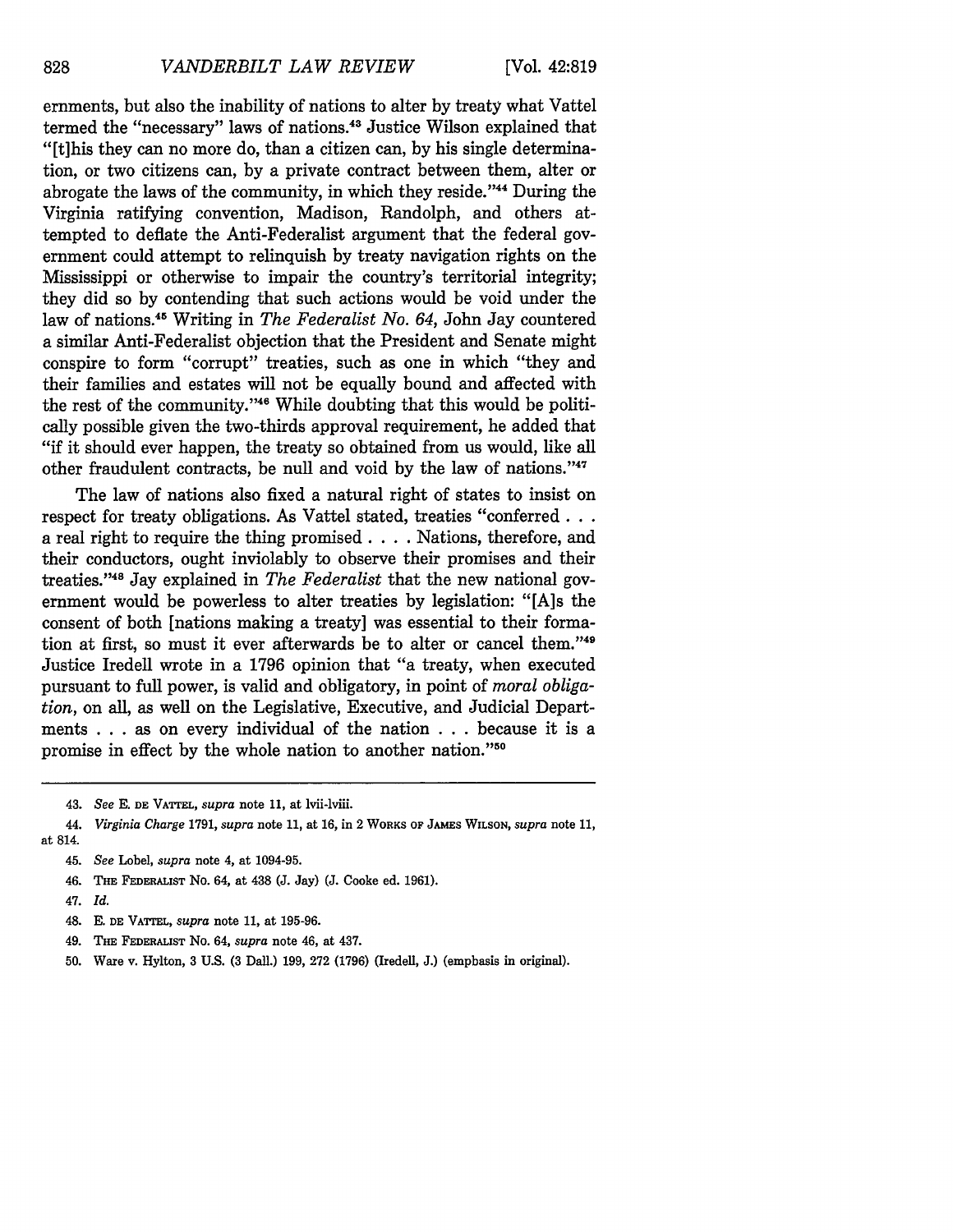#### II. **THE** LAW **OF NATIONS AND THE FRAMING OF THE CONSTITUTION**

Given the importance of the law of nations to national affairs, the Framers assumed as a matter of course that the federal government should have the ability to dominate most of the decisionmaking related to that law. Principally this result was accomplished **by** giving the federal government control over foreign relations, divided mainly between the executive and the Congress, but with a prominent role for the federal courts. Nothing in this allocation implies that the political branches had power to act contrary to the law of nations. Instead, the persistent idea was to provide a national monopoly of authority in order to assure respect for international obligations.<sup>51</sup>

Notwithstanding this interest in the law of nations, there are no recorded discussions among the Framers that are as candid as later judicial statements would be in describing the law of nations as part of the "law of the United States" or the "law of the land." It was not from sheer reluctance to employ the law of nations as a term in the Constitution, since article I expressly authorized Congress "[tlo define and punish . . . Offenses against the Law of Nations."<sup>52</sup> Furthermore, the specific grant of authority to Congress over "piracy" was intended to give Congress the power to define a crime that otherwise the law of nations would demarcate;<sup>53</sup> specifically, Congress could augment provisions in the general law of nations regarding piracy that were "too vague and deficient to be a rule."<sup>54</sup>

Despite these gaps in the historical record, a significant portion of the Framers' rationale with respect to constitutional authority and the law of nations may be inferred. This section describes the relationship that the Framers saw between the Constitution and the law of nations. As will become apparent in the concluding section of this Essay, however, the various statements about the law of nations already quoted from figures in the 1790s were meant to address matters quite different from the issues that concerned the Framers.

**<sup>51.</sup>** *See* F. MARKS, *supra* note **26,** at 142-43; W. REVELEY, WAR POWERS OF THE **PRESIDENT AND** CONGRESS 59-60 (1981).

<sup>52.</sup> **U.S.** CONST. art. I, § **8, c.** 10.

<sup>53.</sup> THE FEDERALIST No. 42, *supra* note 46, at 281 (J. Madison) (asserting that "[tihe definition of piracies might perhaps without inconveniency, be left to the law of nations; though a legislative definition of them, is found in most municipal codes"); *see* Sprout, *supra* note 3, at 282.

<sup>54. 2</sup> M. Farrand, *supra* note 25, at 615 (quoting Gouverneur Morris). Morris was responding to James Wilson's argument that "[tlo pretend to *define* the law of nations which depended on the authority of all the Civilized Nations of the World, would have a look of arrogance. [sic] that would make us ridiculous." *Id.* (Mr. Wilson) (emphasis in original); *see* Lobel, *supra* note 4, at 1093.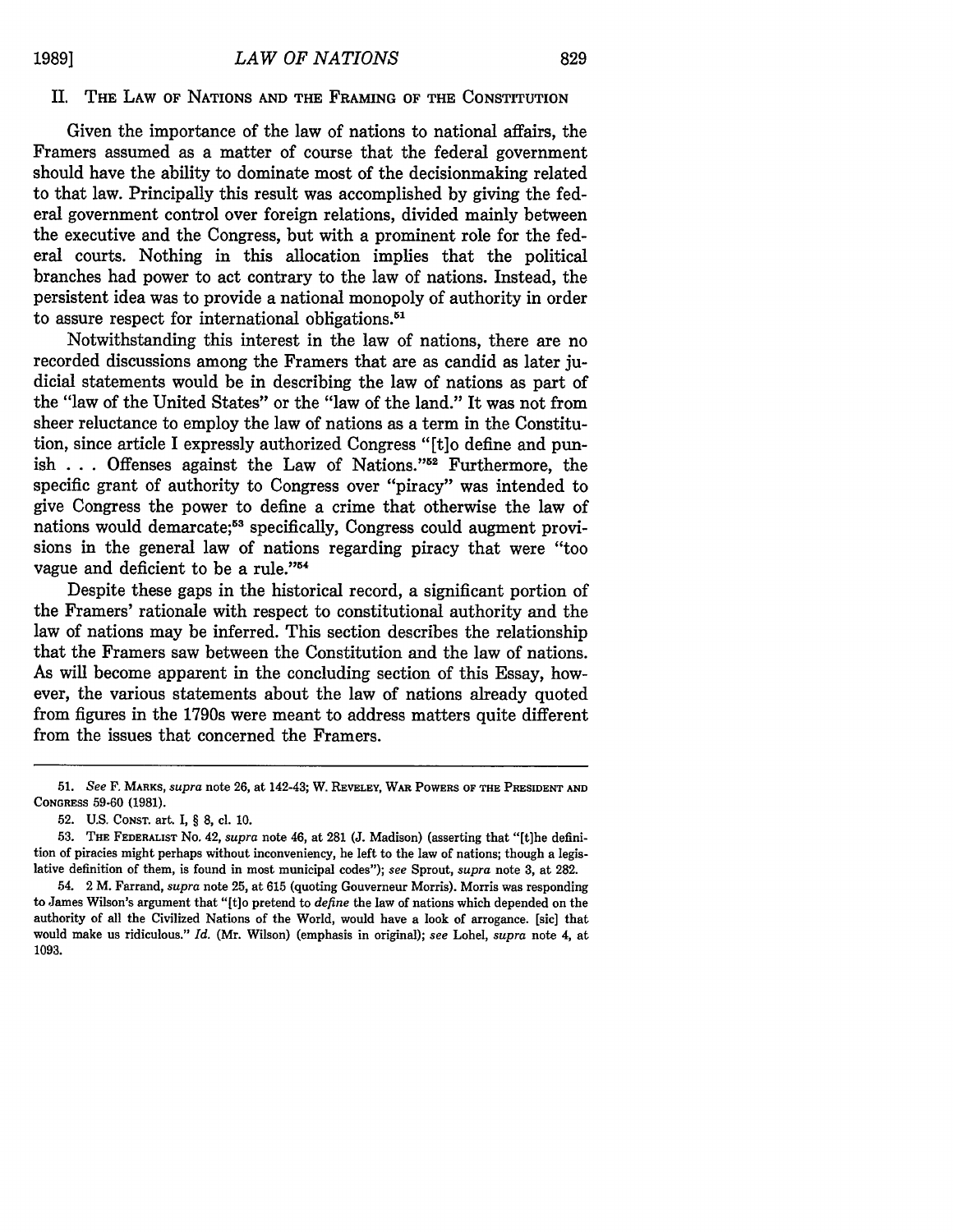#### *A. The Federal Courts and the Law of Nations*

Most of the specific discussions in Philadelphia about the law of nations dealt with judicial competence. George Mason wrote to a correspondent at the beginning of the Convention that with regard to the courts "[t]he most prevalent idea [was] to establish **...** a judiciary system with cognizance of all such matters as depend upon the law of nations, and such other objects as the local courts of justice may be inadequate to." 55 In *The Federalist No. 3,* Jay defended federal court jurisdiction over the law of nations and treaties:

[U]nder the national Government, treaties and articles of treaties, as well as the laws of nations, will always be expounded in one sense, and executed in the same manner—whereas adjudications on the same points and questions, in thirteen States, or in three or four confederacies, will not always accord or be consistent . . . .<sup>56</sup>

An early draft of article III from the Committee on Detail (in James Wilson's handwriting) expressly extended jurisdiction to cases "which may arise  $\ldots$  *on the Law of Nations.*"<sup>57</sup> For reasons that are not articulated in the debates, the final version of that section did not include a specific reference to the law of nations, but rather parceled matters dealing with the law of nations into the separate categories of jurisdiction now appearing in article III. Hamilton explained in *The Federalist No. 80* that the clauses concerning the law of nations were the various diversity grants, the one dealing with foreign ambassadors and ministers, the provision for cases arising under treaties, and the grant for admiralty and maritime cases **. 5** Although Hamilton's arrangement covered every aspect of the law of nations that the Framers had designated as critical to national affairs, he never explicitly stated that article III encompassed the law of nations in its entirety. Moreover, Hamilton did not assert that the law of nations fell under article III's jurisdiction over cases arising under the "laws of the United States."

Professor Arthur Weisburd has argued that the Framers' failure to list the law of nations as a separate category, combined with Hamilton's apparently excluding it from the "laws of the United States" in article III, indicates that the law of nations was not understood as part of the "laws of the United States."<sup>59</sup> This line of analysis is bolstered with a point appearing some years later in *American Insurance Co. v. Canter,*

**<sup>55.</sup>** Letter from George Mason to Arthur Lee (May 21, **1787),** *reprinted in* **3** M. Farrand, *supra* note 25, at 24.

<sup>56.</sup> **THE FEDERALIST** No. **3,** *supra* note 46, at 15 (J. Jay).

<sup>57. 2</sup> M. Farrand, *supra* note 25, at 157 (emphasis in original).

<sup>58.</sup> **THE FEDERALIST** No. 80, *supra* note 46, at 534-41 (A. Hamilton). A similar categorization was made by James Wilson. See 1 **WORKS OF JAMES** WILSON, *supra* note 11, at 281-82.

<sup>59.</sup> See Weisburd, *supra* note 3, at 1222-23.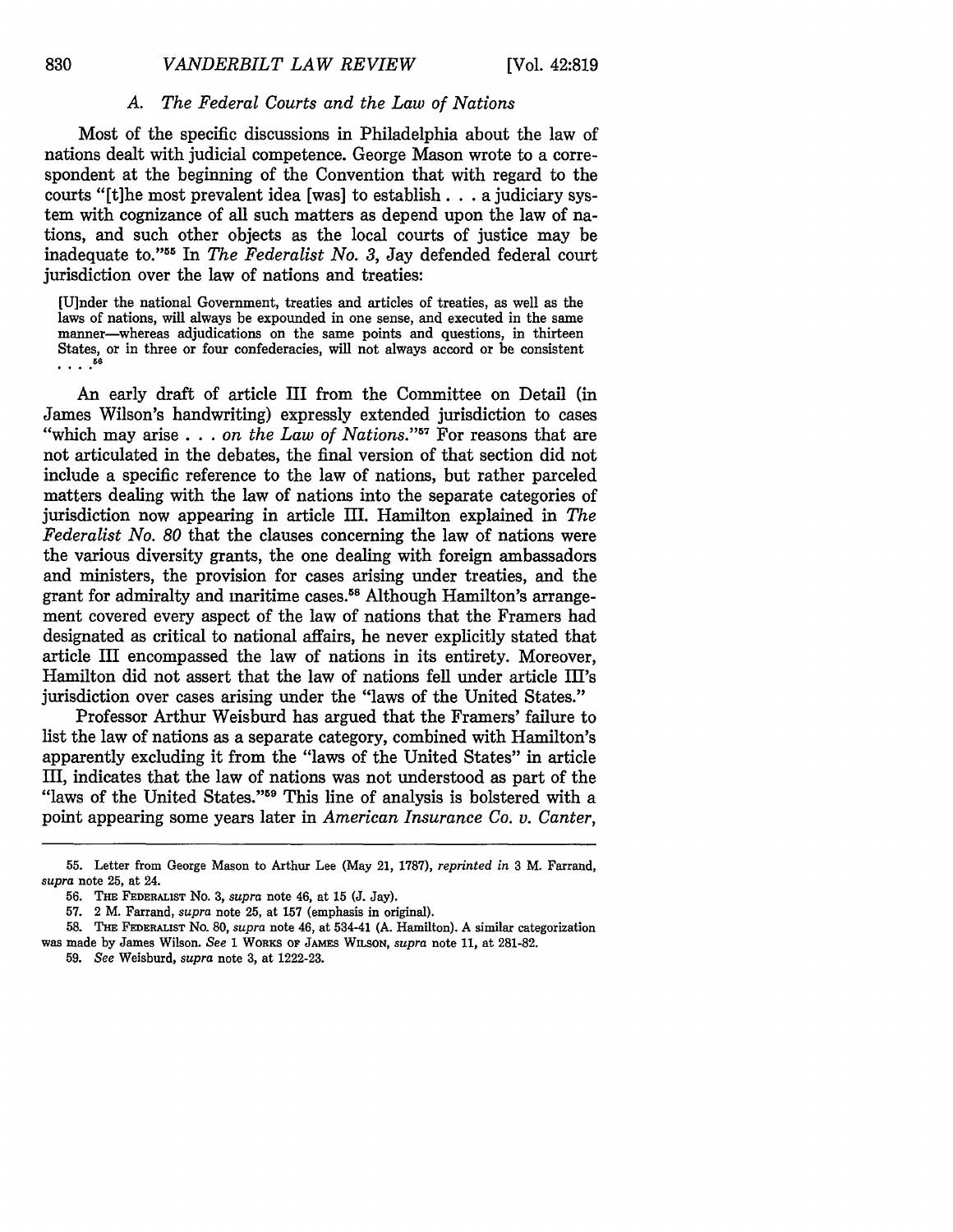in which Chief Justice Marshall wrote that article III's categories of jurisdiction were "distinct," so that a case within the subject matter contained in the grant of jurisdiction under one category could not be brought into federal court via another.<sup>60</sup>

While this argument may seem plausible at first glance, there is another construction of article III that better reflects the Framers' expressed concerns and the jurisprudential perspective of their time. Initially, it bears stressing that the configuration of article III gave the federal courts potential jurisdiction over every type of judicially cognizable case involving the law of nations that the Framers thought needed treatment by the federal judiciary. Both Hamilton and Jay in their respective *Federalist* papers advanced this viewpoint, and it is consistent with the Framers' underlying concern for national dominance over key aspects of the law of nations." Consequently, for the purpose of article III it was irrelevant to those who wrote the Constitution whether the "laws of the United States" included the law of nations.

Marshall's argument, made forty years after the Philadelphia Convention in a quite different context, is itself unpersuasive. The jurisdictional classifications in article III overlap substantially. "Issue" jurisdiction and "citizenship" jurisdiction are not logically distinct. That is, many admiralty cases, most disputes involving foreign ambassadors and ministers, as well as numerous cases placed in the several "arising under" categories would also be covered by alienage or diversity jurisdiction. Federal criminal cases both arise under the laws of the United States and involve the United States as a party. Admiralty itself included a criminal jurisdiction in which the United States would be a party.

Several considerations offer a likely explanation for why the Framers decided not to include a specific reference to the law of nations in article III. Hamilton's account in *The Federalist No. 80* provides part of the answer. When discussing cases relating "to the intercourse between the United States and foreign nations," Hamilton noted that mistreatment of foreign powers or their citizens by a state was "classed among the just causes of war."<sup>62</sup> Foreigners were just as likely to be affronted by state abuses of local laws as they would from violations of the law of nations. Hence "it [was] by far most safe and most expedient

<sup>60. 26</sup> U.S. (1 Pet.) 511, 545 (1828); *see* Weisburd, *supra* note 3, at 1215.

<sup>61.</sup> *See* Sprout, *supra* note 3, at 281-82.

**<sup>62.</sup>** THE **FEDERALIST** No. **80,** *supra* note 46, at **536 (A.** Hamilton). Those who attach much significance to the Framers' excision of "law of nations" from the draft article III also must explain the significance of the Framers' substitution of "laws of the United States" for "laws passed by the legislature," which arguably was intended to incorporate common-law decisions. *See* Jay, *supra* note **8.** at 1255.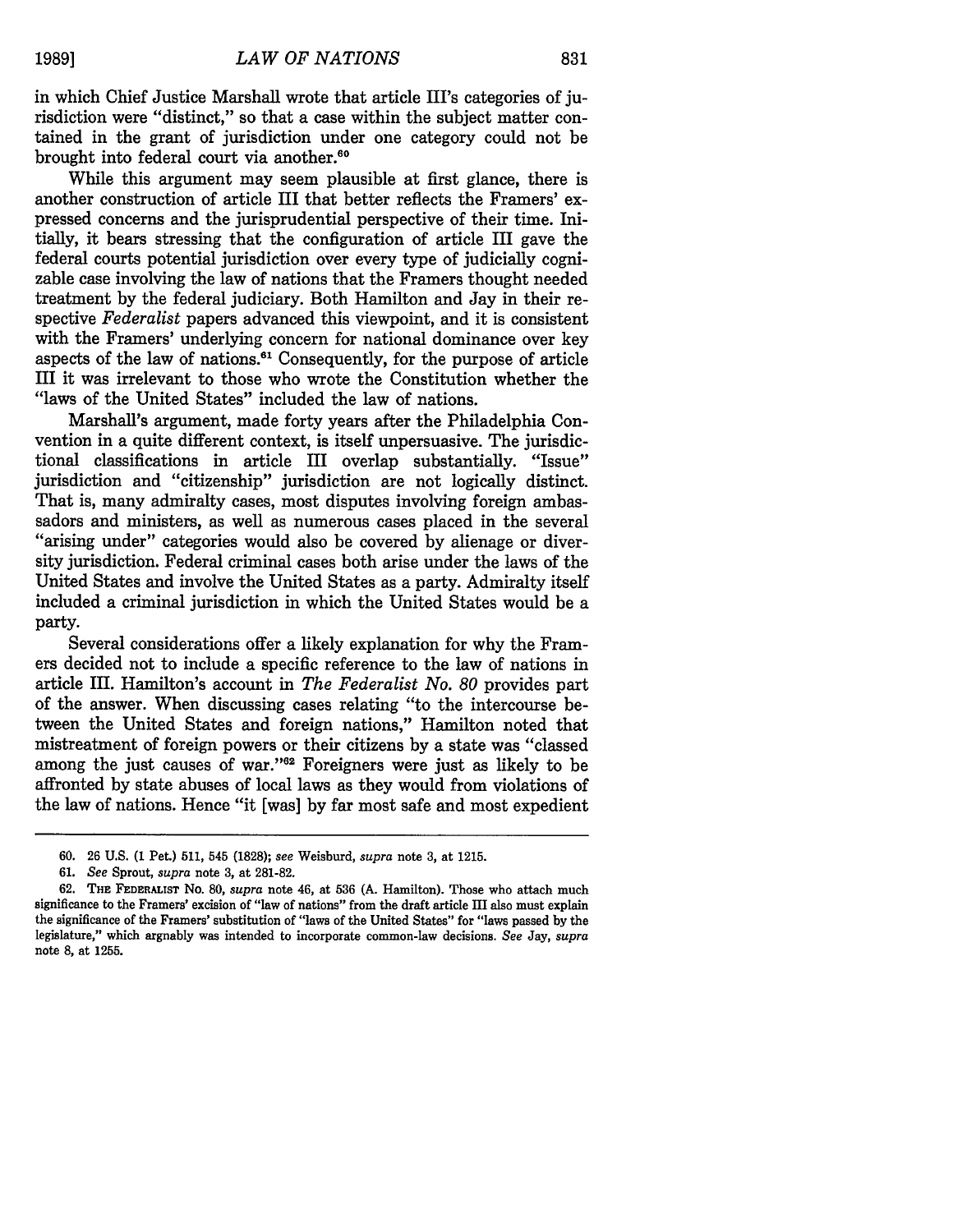to refer all those [cases] in which they [were] concerned to the national tribunals."<sup>63</sup> Merely creating an article III category for the law of nations would not have reached all the cases involving foreigners that might present difficulties for the country if handled by state courts.<sup>64</sup>

Apart from Hamilton's interpretation, a specific inclusion of the law of nations in article III would have gone beyond the Framers' purpose of extending federal judicial competence to every case involving national interests. For example, the law of nations included the law merchant; issues under that body of commercial law would appear not only in diversity cases, but also in purely intrastate disputes. It would have been highly controversial for the Framers to recommend that ordinary contract cases involving citizens of the same state be sent to federal courts. Paralleling this problem was the imprecision known to exist in some areas of the law of nations, which may have caused the Framers to distrust using it as a basis of jurisdiction.<sup>65</sup>

Even though article III did not mention the law of nations, the jurisprudential assumptions and choice of law rules of the day would direct federal courts to decide cases under that law whenever it provided the relevant rule of decision. The law of nations was classified as "general law" in the sense that *Swift v. Tyson*<sup>66</sup> later employed the term. Questions under the law of nations would be resolved **by** turning to a source of law that in theory was recognized throughout the Western world. For these purposes it usually would not have been appropriate to employ either the term "United States" or "federal" in conjunction with a reference to the law of nations. Courts and others seeking to apply the law of nations assumed without hesitation that they were referring to an objectively identifiable body of law, and they made use of the standard treatises and other authorities for explicating the doctrine. Section 34 of the 1789 Judiciary Act<sup>67</sup> is consistent with this interpretation, because state law would not apply in a case covered **by** the law of nations. <sup>8</sup>

The status of the law of nations as general law also explains the omission of it and any other type of common law from the supremacy clause, which provides that laws "made in Pursuance" of the Constitution "shall be the supreme law of the land."<sup>69</sup> Some commentators have

**<sup>63.</sup>** THE FEDERALIST No. **80,** *supra* note 46, at **536 (A.** Hamilton).

<sup>64.</sup> Either removal from state courts or exclusive federal jurisdiction would avoid state judicial interference with any case Congress wished to place under federal control.

**<sup>65.</sup>** *See supra* text accompanying note **52.**

**<sup>66.</sup>** 41 **U.S. (16** Pet.) **1** (1842).

**<sup>67.</sup>** Judiciary Act of **1789,** ch. 20, § 34, **1** Stat. **73, 92** (current version at **28 U.S.C.** § **1652 (1982)).**

**<sup>68.</sup>** *See* Fletcher, *supra* note **8;** Jay, *supra* note **8,** at **1263-67.**

**<sup>69.</sup> U.S.** CONsT. art. VI.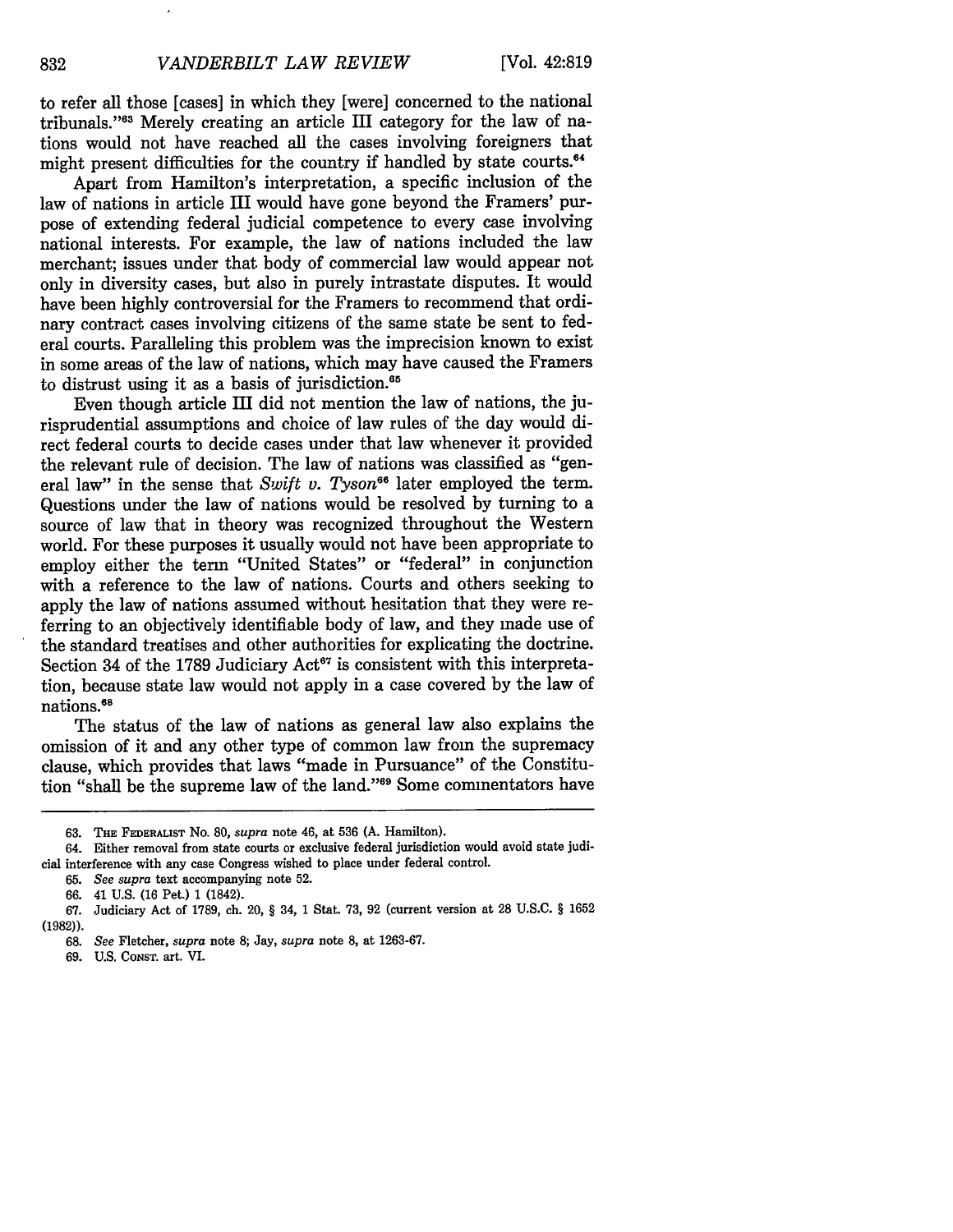contended that the law of nations was "made" by the national government and hence it is covered by the supremacy clause, $7^{\circ}$  but this conclusion contradicts the prepositivist understanding that judges merely discovered law (a point of view especially important with regard to the law of nations in that it was formed from international sources).71 It **is** similarly inaccurate from an eighteenth-century perspective to depict the binding effect of the law of nations as springing from its "federal" character.72 Instead, the force of the law of nations stemmed from the conception that it was rooted in natural law. To the extent that uniformity in interpretation of the law of nations was needed, article III's jurisdictional grants assured that a federal court (and ultimately the Supreme Court) would have cognizance over any question of a judicial nature that the Framers believed needed consistent exposition.

If the reasoning offered here is accurate, what sense should we make of the previously noted allusions to the law of nations as "the law of the land"? One explanation is that these expressions were reflections of the prepositivist understanding that, in appropriate situations, the "general" law (of which the law of nations was a part) prevailed, and thus the country was bound by it. Another answer is that these references were made in a special context, namely to explain that the international community considered the United States bound by the law of nations, and that violations on the part of this country could give just cause for war by an offended foreign state. Further, as a later section of this Essay develops, the concern for foreign policy ramifications in matters involving the law of nations had consequences for separation of powers questions. Often the assertion that the law of nations was part of the law of the United States was interjected into situations in which either the executive or the courts were attempting to justify their assertions of authority.

#### *B. Separation of Powers and the Law of Nations*

The Framers must have been aware, as was any knowledgeable person of their day, that violations of the law of nations were common throughout the world. Consequently, some commentators argue that the Framers contemplated the possibility that some branch of the national government would take action in conflict with the prevailing law of nations.<sup>73</sup> While this may seem reasonable to a modern observer, it is hard

<sup>70.</sup> *See, e.g.,* Glennon, *supra* note 3, at 343 (noting that "judges also 'make' law, a power implied in jurisdictional grants").

**<sup>71.</sup>** *See* Jay, *supra* note **8,** at **1275.**

**<sup>72.</sup>** *See* Lobel, *supra* note 4, at **1093.**

**<sup>73.</sup>** Professor Louis Henkin, for example, writes:

For every State has the power-I do not say the legal right-to denounce or breach its trea-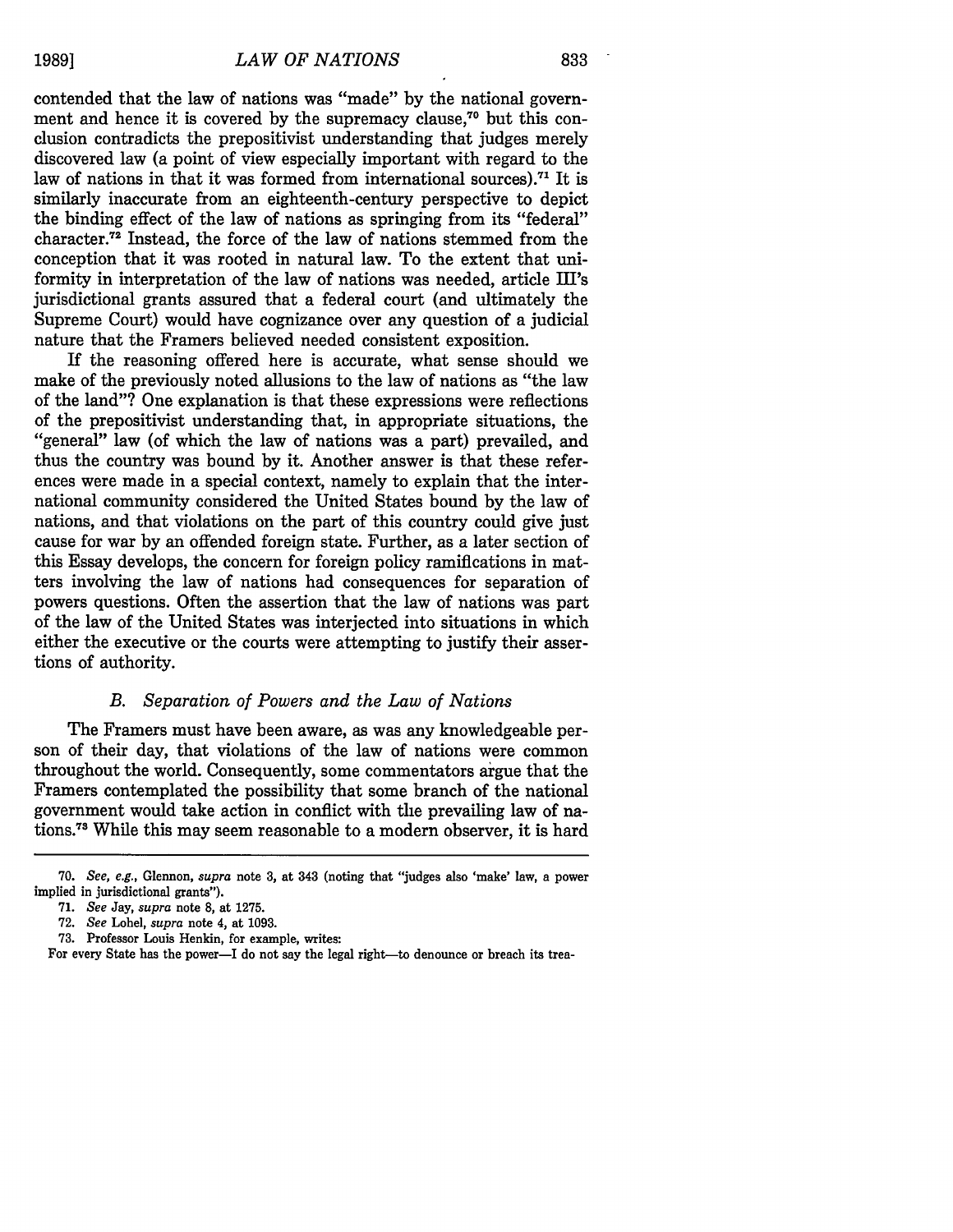to imagine how or why the Framers might have resolved a putative question of who in the government could violate the law of nations since the dogma was that no one could. Yet, even under a theory that afforded obligatory force to the law of nations, there remained the question of which branch of government would be responsible for interpreting the country's international obligations. In addition, the possibility that the political branches might transgress international law left the issue of whether the Constitution established judicial review for such violations.

There is no reason to suppose that only one branch of the federal government was responsible for interpreting the law of nations. As is true with the separation of powers generally, a given topic might be assigned exclusively to a branch, or responsibility for it could be shared with the others. Unfortunately, no provision of the Constitution conclusively resolves any question about the extent of powers given by the Constitution to Congress or the executive over matters touching on the law of nations. Certainly nothing in our previous discussion of article III's heads of federal judicial jurisdiction is helpful for this purpose. The Constitution fails to delineate which cases involving alleged violations of the law of nations by the United States would be subject to judicial review. Indeed, the Constitution does not expressly provide that the federal courts have a role in constraining the other branches from violations of international law.

A reasonable assumption is that the Framers expected the President to execute the law of nations in any area within executive competence. This authority would not encompass all questions concerning the law of nations. Congress would consider those law of nations issues within its ambit, such as the definition of offenses against the law of nations74 and the determination of when the law of nations justified war (although the latter was not a result free of controversy). The judiciary would be responsible for a number of other issues under the law of nations, such as admiralty disputes or questions governed by the law

ties, or to violate obligations of customary international law. The Constitution does not allude to such power, but it is inconceivable that the Constitution was intended to make it impossible or impermissible-unconstitutional-for the United States to violate a treaty or other international obligation.

Henkin, *supra* note **1,** at **1568.**

<sup>74.</sup> **U.S. CONST. art.** I, § **8,** cl. **10.** Professor Michael Glennon has argued that this clause precludes the President from violating customary international law without congressional direction (presumably because that would be an "offense"). Glennon, *supra* note **3,** at **68.** But the term "offense" in the setting of the law of nations had a limited meaning to lawyers of the eighteenth century. Blackstone listed the principal offenses against the law of nations as violations of safeconducts, infringement of the rights of ambassadors, and piracy. *See* 4 W. **BLACKSTONE,** *supra* note 6, at **68.**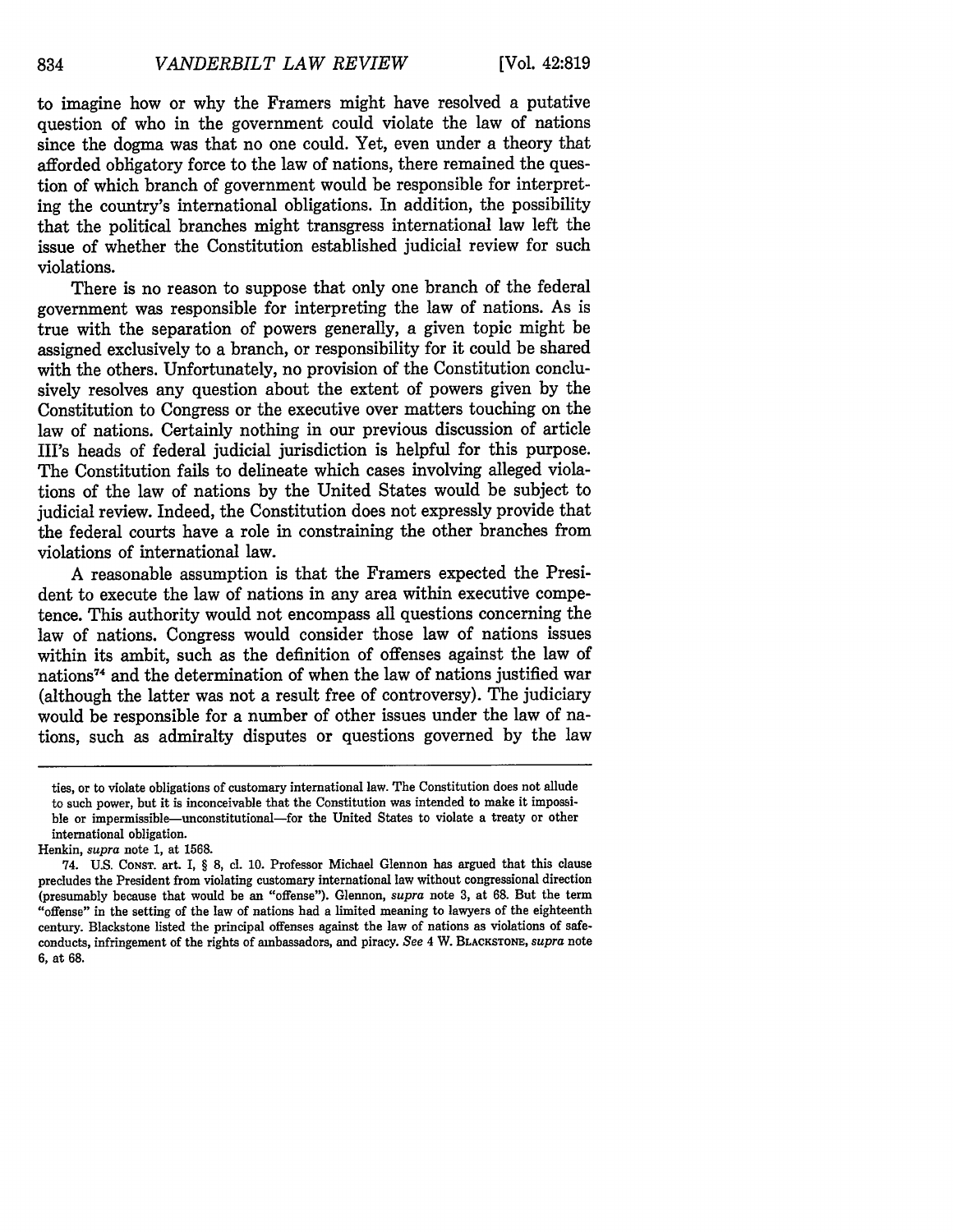merchant. Given the overall theory that the law of nations had binding effect on the nation, it would follow that the President could not disregard the law of nations, but instead had a duty to ensure that the country complied with it on matters within the executive's province.75 Not only does this view make sense, but as the next section develops, it was stated on a number of occasions in the 1790s. However, this does not necessarily mean that the Constitution gave federal courts authority to order compliance with international law **by** the executive.

It cannot be concluded that the Framers intended the federal courts to have competence over an issue merely because it potentially fit under one of the categories of article III. For one thing, the judicial enforcement of rights was confined to claims fitting under common-law categories dealing with property and contract.<sup>76</sup> Based on English experience, the Framers expected that matters such as prize cases and diplomatic privileges would be treated by courts,<sup>77</sup> even though these often had sensitive foreign policy implications. Questions concerning the formulation and execution of treaties were not ordinarily heard **by** British courts, and there is a fair amount of evidence that early Americans would have regarded many issues relating to treaties as nonjusticiable political questions.<sup>78</sup> As Blackstone wrote, offenses against the law of nations were

principally incident to whole states or nations: in which case recourse can only be had to war; which is an appeal to the God of hosts, to punish such infractions of public faith, as are committed by one independent people against another: neither state having any superior jurisdiction to resort to upon earth for justice.<sup>79</sup>

Blackstone did add that countries had an obligation to restrain

- **76.** *See* L. **JAFFE, JUDICIAL** CONTROL **OF ADMINISTRATIVE ACTION 505-13 (1965).**
- 77. *See* Dickinson, *Law of Nations, supra* note **3,** at 32.

78. *See id.;* Lobel, *supra* note 4, at 1122 n.263, 1127 n.283. Undoubtedly it was expected that treaties could affect private rights, and thus be the subject of judicial interpretation. Martin v. Hunter's Lessee, 14 U.S. (1 Wheat.) 304 (1816), was an example of this.

79. 4 W. **BLACKSTONE,** *supra* note 6, at 68. This same point was made by Justice Iredell in a previously noted grand jury charge, in which he remarked that "in whatever manner the Law of Nations is violated, it is a subject of national, not personal complaint." *South Carolina Charge,*  $supra$  note 7, in U.S. GAZETTE, *supra* note 7.

<sup>75.</sup> Professor Arthur Weisburd has argued that the President is not bound by the domestic law of the United States to obey customary international law. He maintains that the Framers did not intend the law of nations to be a "law of the United States" for article III purposes, and therefore international law should not be included among the laws the President "shall take Care [to] faithfully execute[]." U.S. CONsT. art. **II,** § 3; see Weisburd, *supra* note **3,** at 1209; *see also* text accompanying notes 59-60. Weisburd points out that "laws" cannot mean all laws because many are certainly outside of the President's responsibility, and he suggests that the qualifier "of the United States" should be read into the take care clause. The Framers, however, rejected such a recommendation; earlier drafts of the clause specifically incorporated this phrase. *See* Glennon, *supra* note 3, at 334. In any event, Weisburd asserts without proof that the Framers intended to limit the President's duty to the execution of those laws enumerated in article IlI.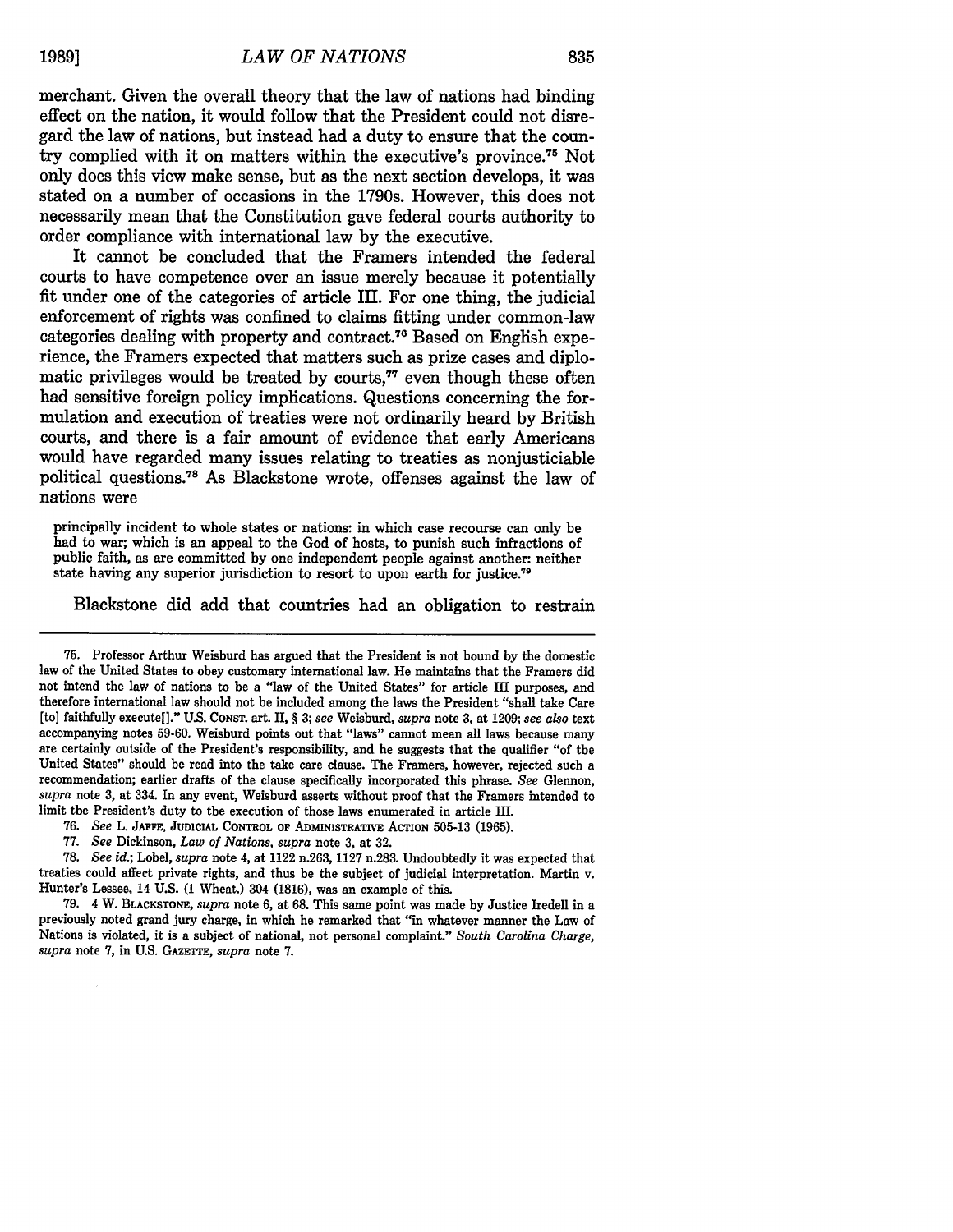their citizens from violating the law of nations and hence giving cause for war. This theory would be used by federal authorities in the 1790s to justify prosecutions of Americans who acted contrary to the country's position of neutrality in the ongoing French-American conflict.80 It might be argued that this theory could require executive officers or members of Congress to act or refrain from acting in accordance with international law, but that is at best speculative. In any event, the remedies available in federal courts for official violations of law had specific requirements, and it would have been at least controversial to propose that something such as a mandamus action be used to compel the President to obey the law of nations. Some commentators have maintained recently that *Marbury v. Madison*<sup>81</sup> is authority for the courts to act against the executive in this way. $82$  Perhaps so, but it is one thing to demand that the Secretary of State perform a ministerial duty by delivering a judicial commission (which *Marbury* defined as a clear property right), and quite another to order the President to abide by some aspect of the law of nations. Moreover, the modern acceptance of *Marbury's* command that no one is above the laws (an ambivalent acceptance given the political question doctrine) overlooks the strong outcry at the time over the mere issuance of process against the executive, much less the purported authority to issue a writ of mandamus.<sup>83</sup> Marshall's assertion of the mandamus power was more adroit than definitive considering the Court's determination that it had no jurisdiction to enforce the remedy.

Notwithstanding ambiguity about the role of judicial review over questions concerning the law of nations, modern commentators argue over whether the Framers intended the federal courts to "have the last word" on international law issues.<sup>84</sup> These observations import a positivist notion of judicial review and interpretive hegemony that does not square well with concepts of law and the judicial function in the late eighteenth century. For many of the issues dealing with the law of nations, the federal courts had final authority for the simple reason that no other governmental body was competent to interfere. By the same token, the judiciary did not interfere with decisions respecting the law of nations that fell within the executive's exclusive domain. But no na-

**<sup>80.</sup>** 4 W. **BLACKSTONE,** *supra* note **6,** at **68;** *see* Henfield's Case, **11** F. Cas. 1099, **1108 (C.C.D.** Pa. 1793) (No. 6360) (Wilson, J.) (Charge to the Grand Jury) (stating that if the nation refuses to oblige its citizen to make reparation or punish for the offense against the law of nations, "it renders itself in some measure an accomplice in the guilt, and becomes responsible for the injury").

**<sup>81.</sup>** 5 **U.S. (1** Cranch) **137 (1803).**

<sup>82.</sup> *See* Glennon, *Can the President Do No Wrong?,* **80** AM. J. INT'L L. 923, 927 (1986).

<sup>83.</sup> See Bloch & Marcus, *John Marshall's Selective Use of History in* Marbury v. Madison, 1986 Wis. L. R.v. 301, 319 n.70; Jay, *supra* note 32, at 1107-10.

<sup>84.</sup> Weisburd, *supra* note 3, at 1241.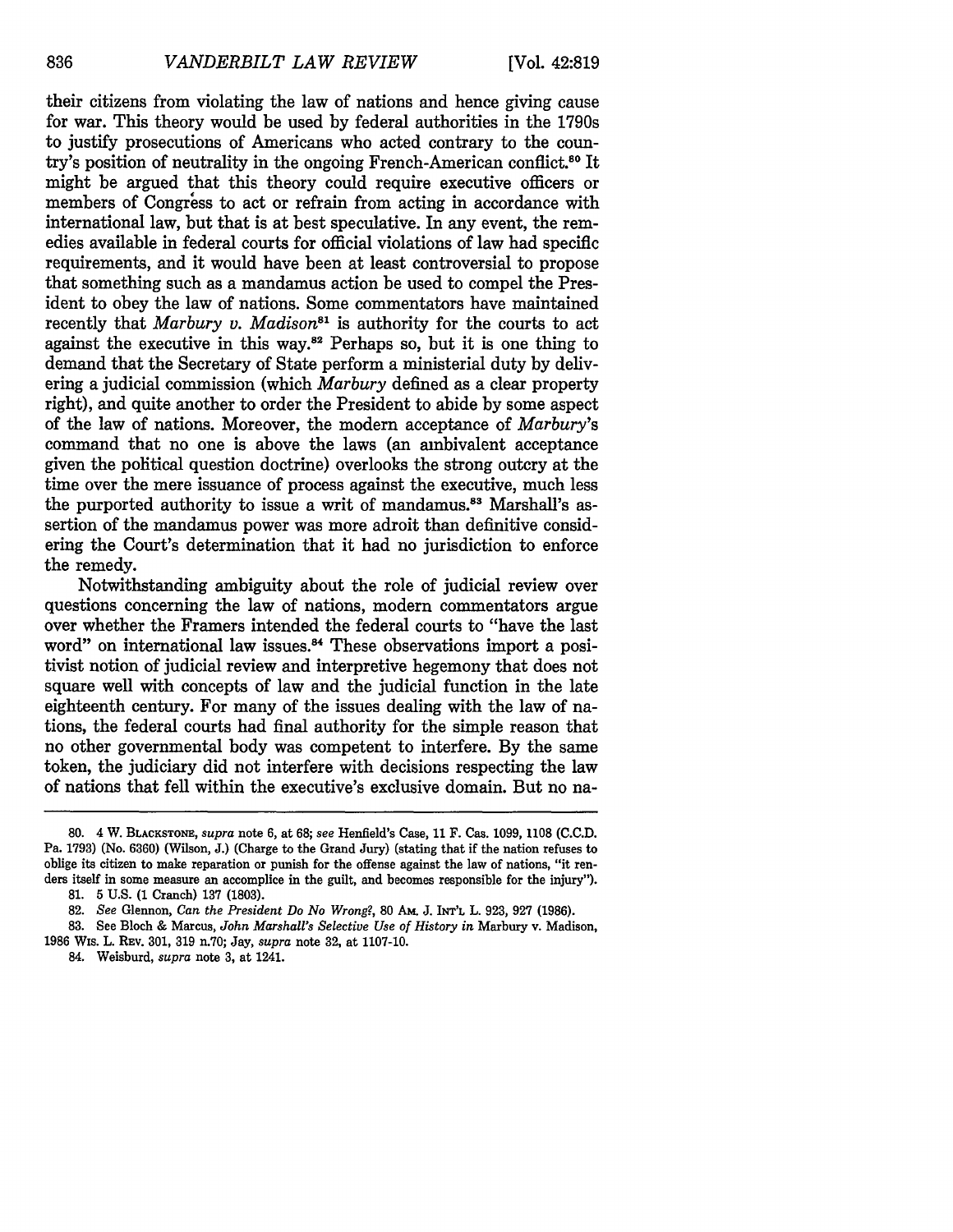**1989]**

tional agency had "the last word" on these issues: it lay under the ultimate control of the international community. Having said this, the question is still unresolved whether the Constitution provided any instances of overlapping authority, in which the courts would have been able to disagree with another branch of government or to order that branch to comply with the law of nations.

#### III. **THE** LAW **OF NATIONS IN THE CONTEXT OF THE** INTERNATIONAL **POLITICS OF** THE LATE **EIGHTEENTH CENTURY**

American public affairs in the late eighteenth century were closely linked with international affairs in numerous respects. The continuing hostilities between Great Britain and France, which intensified with the events of the French Revolution, dominated the issues of foreign policy. From the standpoint of the Washington and Adams Administrations, the problem was maintaining neutrality in the face of both strong public feelings favoring the French and transgressions by each of these foreign powers on American shipping. Adding to the stress was the fact that the United States was hemmed in on the North American continent by the Spanish and the British, with the latter still maintaining military outposts on American territory. The United States was in no position to conduct any serious military or naval operations, it had a sizeable debt from the Revolutionary War to repay, and there was no assurance that the citizenry would unite if the Administration committed forces. At the same time, many Americans refused to pay private pre-war debts to British merchants, further exacerbating British ire. A considerable number of American citizens covertly or overtly intrigued with the Spanish or the British. It was impossible to avoid the problems in Europe because American commerce depended on access to overseas markets. Moreover, any conflict between the British and the Spanish likely would include hostilities along the ill-defined borders of the western territories and might pull the United States into the contest.<sup>85</sup> The United States also had obligations to France under the treaties of 1778, including a pledge to guarantee its ally's possessions in the West Indies.<sup>86</sup>

<sup>85.</sup> Numerous sources discuss these events. See, e.g., J. **BOYD, NUMBER 7: ALEXANDER HAMm-TON'S SECRET** ATTEMPTS TO **CONTROL** AMERICAN FOREIGN **POLICY** (1964); A. **DECONDE, ENTANGLING ALLIANCE (1958);** A. **DECONDE,** THE **QUASI-WAR (1966); J. FLEXNER, GEORGE WASHINGTON AND THE** NEW NATION **(1970); J. FLEXNER, GEORGE** WASHINGTON: **ANGUISH AND** FAREWELL (1969); F. GILBERT, **THE BEGINNINGS OF AMERICAN** FOREIGN **POLICY:** To **THE FAREWELL ADDRESS** (1965); **D. LANG, FOR-EIGN POLICY IN THE EARLY REPUBLIC (1985); G. LYCAN, ALEXANDER HAMILTON & AMERICAN FOREIGN** POLICY **(1970);** D. MALONE, **JEFFERSON AND THE ORDEAL OF LIBERTY (1962);** F. McDONALD, **THE PRESIDENCY OF GEORGE WASHINGTON (1975); C. THOMAS, AMERICAN** NEUTRALITY **IN 1793 (1967).**

**<sup>86.</sup>** See **M.** SMELSER, **THE WINNING** OF **INDEPENDENCE 226-28 (1972).**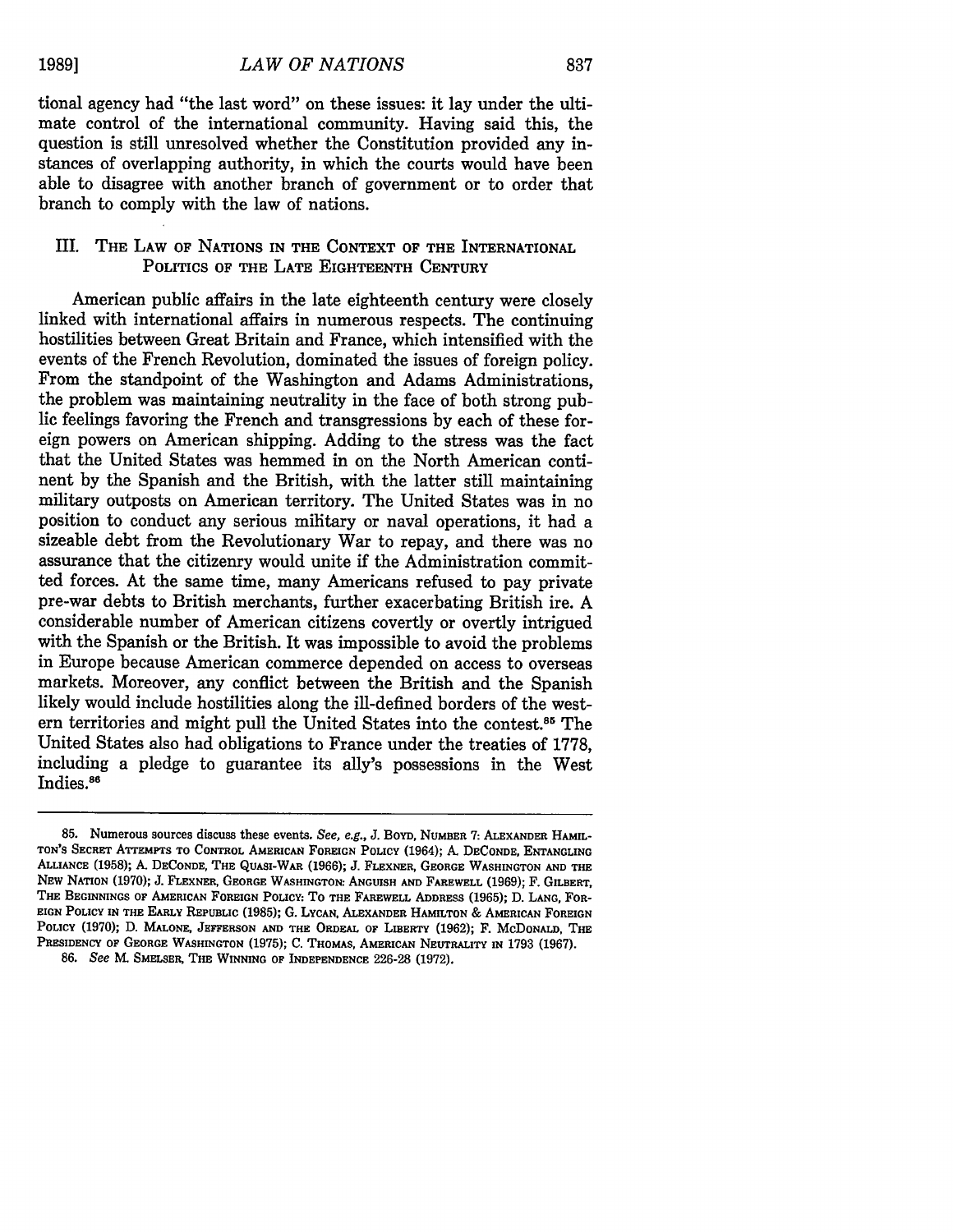Foreign affairs had critical ramifications for domestic policies. A major rationale for Hamilton's controversial economic plans was to encourage the growth of a substantial manufacturing sector in order to avoid dependence on foreign countries and to make it less likely that the United States would be drawn into conflicts. Domestic manufacturing would also provide a stable source of armaments. Hamilton's insistence on increased military appropriations, which required additional revenues, was inspired by the need to place the country in a position to act more freely in the international arena.<sup>87</sup> Often these measures prompted vehement criticism from the emerging opposition party, and eventually led the Adams Administration to pursue extraordinary measures, including sedition prosecutions. All these events were connected to the evolution of the Republican party and the political fortunes of Thomas Jefferson.<sup>88</sup>

As Washington and Adams found themselves required to react to foreign events and to shape a coherent policy toward Europe, the need arose to delineate the respective powers of the President and the Congress. Although the Framers arguably intended the President to be "more than an agent of Congress"<sup>89</sup> in external relations, the Constitution was not generous in its depiction of the executive's role. If anything, the commitment to Congress of the war powers, the regulation of foreign commerce, and the definition of offenses against the law of nations, taken together with the treaty ratification power in the Senate, supported a strong role for the legislative branch in foreign relations. In contrast, the Constitution specifically commands the President to "execute" the laws (as opposed to make them), which reasonably supports the assumption of a relatively modest spot for the executive.<sup>90</sup> Americans of the late eighteenth century would have approached this issue with a deep-seated ideological distrust of the types of prerogative powers in foreign affairs that were associated with European monarchs and a solid fear of a standing army.<sup>91</sup>

<sup>87.</sup> *See* D. **LANG,** *supra* note 85, at 21.

**<sup>88.</sup>** *See* L. **BANNING, THE JEFFERSONIAN PERSUASION: EVOLUTION OF A PARTY IDEOLOGY** 246-47 **(1978).**

**<sup>89.</sup>** W. **REVELEY,** *supra* note **51,** at **99.**

**<sup>90.</sup>** Writing as *Helvidius,* Madison said that "[t]he natural province of the executive magistrate is to execute laws, as that of the legislature is to make laws. **All** his acts, therefore, properly executive, must presuppose the existence of laws to be executed." Madison, *Helvidius No. I,* in LarrsRs, *supra* note **35,** at **57.** The Constitution used the word "make" to describe the President's role with respect to treaties. U.S. **CONST.** art. II, § 2, cl. 2.

**<sup>91.</sup>** *See* **F. MARKS,** *supra* note **26,** at 144. In the *Helvidius* papers, Madison wrote: "The power of making treaties and the power of declaring war, are *royal prerogatives* in the *British government,* and accordingly treated as *executive prerogatives by British commentators."* Madison, *Helvidius No.* I, in LETTERS, *supra* note **35,** at 62 (emphasis in original). The fourth *Helvidius* essay contains a passionate warning that "[w]ar is in fact the true nurse of executive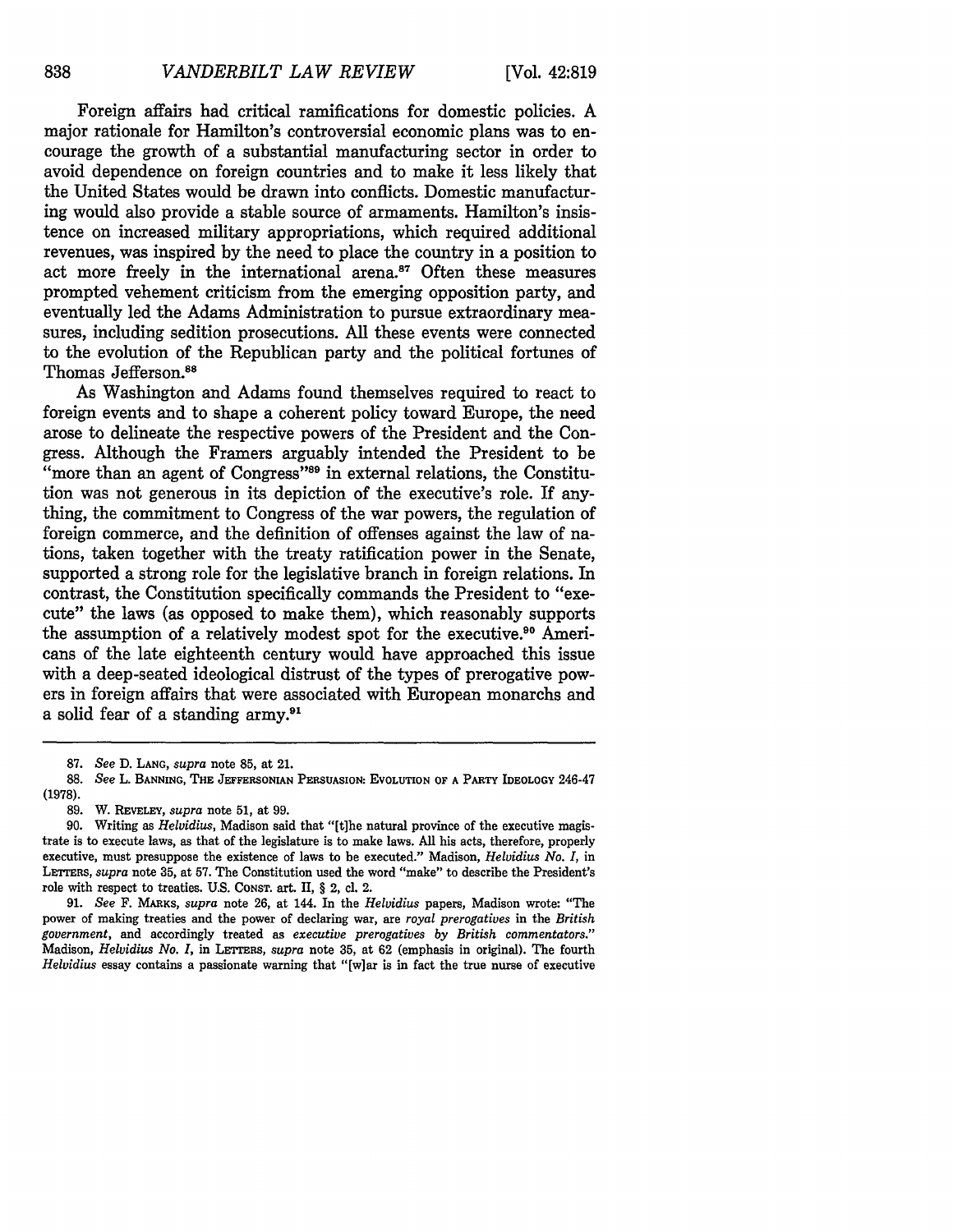**1989]**

A recurring topic at Cabinet meetings in this period was whether Congress should be involved in a particular matter. Cabinet meetings and memoranda to the President from the Cabinet officers also involved detailed discussions of issues concerning the law of nations. These communications were replete with citations to the leading treatises of the day on this subject. Disagreements over interpretation of these sources were common among Cabinet members and an advocate's viewpoint about a passage from Vattel or another luminary bore a relationship to that officer's policy position. We can hardly imagine this type of exchange occurring among the protagonists in a modern American Cabinet meeting. Perhaps this portrayal gives the impression that political figures of the eighteenth century were more serious in their commitment to follow international norms. To whatever extent that is true, it is overshadowed entirely by the context in which these discussions about foreign relations were held.

#### *A. American Weakness and the Law of Nations*

The primary consideration that forced the United States to pay respect to the law of nations was the country's weakness in relation to the European powers. As Edwin Dickinson has written about the eighteenth century, "It was an age of the basest diplomatic intrigue, of hostilities too rarely assuaged in periods of peace, and of the utmost ruthlessness in the conduct of hostilities."<sup>92</sup> Throughout the eighteenth century, wars fought on American territory were tied directly to the balance of power in Europe. Even the Revolution owed its successful outcome in large measure to the interplay of powers in Europe; the French had aided the war effort principally to further their own ambitions.<sup>93</sup> Those forming the national government sought to avoid the European power struggle and the permanent military establishment that went along with playing politics by warfare.<sup>94</sup> Entangling military alliances were to be shunned. The Framers, in fact, expected only occasional need for diplomacy and treaties, and these would be mostly commercial in nature.<sup>95</sup>

American determination to evolve as a commercial power unaffected by the ills of continental affairs was squarely supported by Vattel's theory of sovereign equality. Vattel maintained that nations were equal in their rights and obligations under the law of nations because

aggrandizement." *Id.* at **89.**

**<sup>92.</sup>** Dickinson, *Changing Concepts, supra* **note 3,** at 241.

**<sup>93.</sup>** *See* **D. LANG,** *supra* **note 85,** at **68-71;** M. **SMELSER,** *supra* note **86,** at 222-24.

<sup>94.</sup> *See Lint, The American Revolution and the Law of Nations, 1 DIPL. HIST. 20, 21 (1977).* 

**<sup>95.</sup>** *See* F. MARKS, *supra* note **26,** at 155; W. **REVELRY,** *supra* note **51,** at **61.**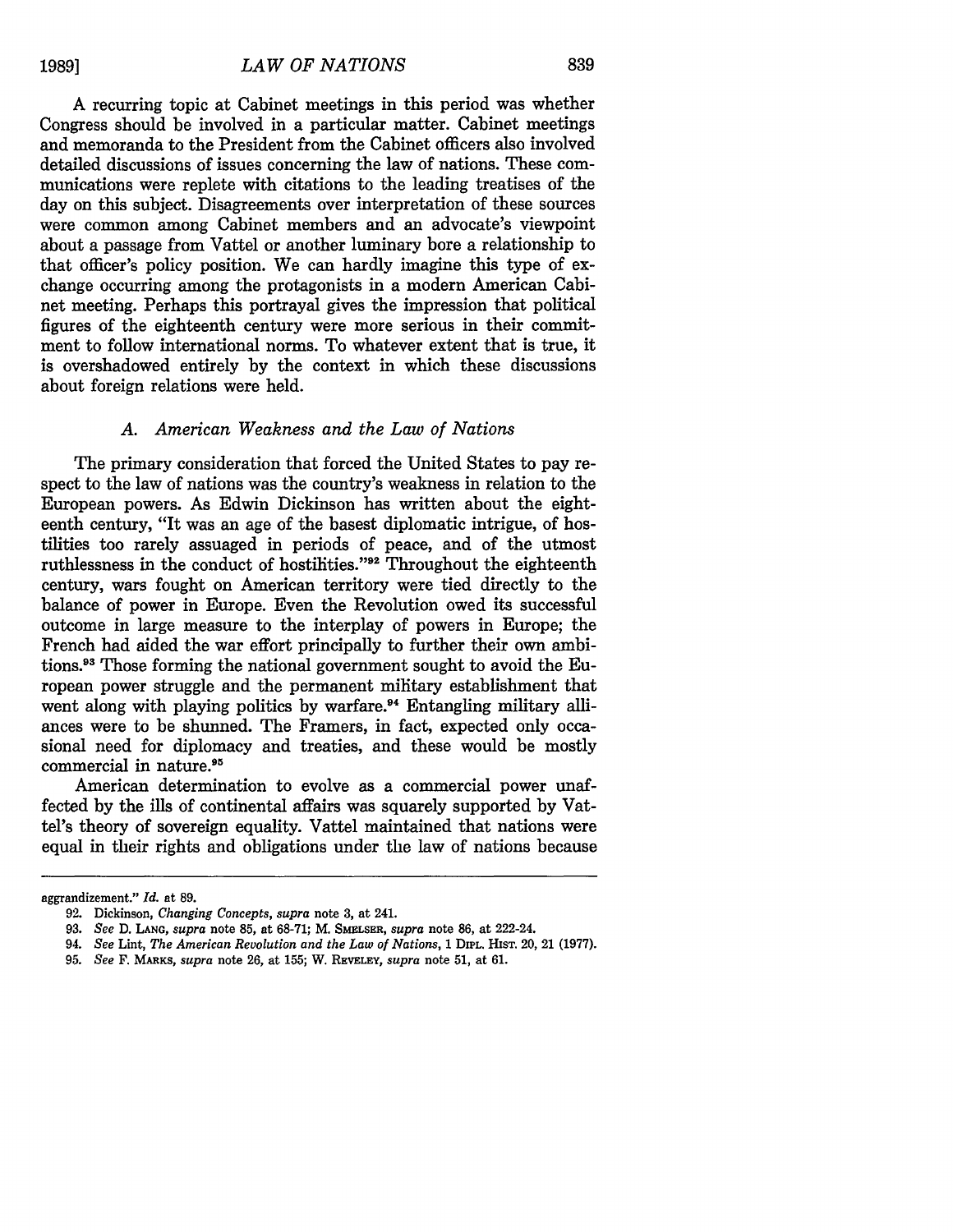they were comprised of people who were naturally equal themselves: "A dwarf is as much a man as a giant; a small Republic is no less a sovereign state than the most powerful kingdom."<sup>96</sup> During the Continental Congress in 1775, Benjamin Franklin wrote to thank the American agent in The Hague for copies of Vattel's treatise, which he said the delegates had been using continually—"the circumstances of a rising State make it necessary frequently to consult the law of nations."<sup>97</sup>

At the practical level, the need to avoid a violation that would give a more powerful country cause for war explained the insistence on following the law of nations. During the period of the Articles of Confederation, a desire to avoid war inspired concern about states' disregard of the law of nations.98 An early instance of this occurred at the beginning of the Washington Administration in 1790, when Great Britain came close to war with Spain (then France's ally) following a clash on Nootka Sound in the Pacific Northwest. Before the affair defused, Washington alerted his Cabinet to the probability of war, which likely would have produced a request from the British to move forces from Canada across American territory to attack New Orleans. The President asked his Cabinet and Chief Justice Jay to advise him on the proper response. Each responded in writing (Jay included), and their memoranda contain abundant references to the law of nations, along with elaborate interpretive arguments about various treatise writers' views on the subjects.<sup>99</sup>

In the Nootka Sound opinions, the contentions about the law of nations (writers differed on the obligations under it) were interspersed with assessments of the strategic consequences of various courses of conduct. These legal commentaries, in short, were designed to show whether particular options would give another power a basis to declare war. The writers held no illusions that the British would behave in accordance with the law of nations, or that moral considerations alone should motivate American conduct. Moreover, the opinions reflected each writer's position about the British. Hamilton, for example, contended strongly that our interests were on the side of cooperation with them, a view that was consistent with his basic Anglophilia. Jefferson, by contrast, feared danger to the United States if Britain gained Florida and Louisiana; he wanted to remain neutral, but not in a way that would seem partial to the British.<sup>100</sup>

<sup>96.</sup> **E. DE VATTEL,** *supra* note 11, at lxii.

<sup>97.</sup> Letter from Benjamin Franklin to Charles Dumas (Dec. 1775), *reprinted in* 2 **THE** REvo-**LUTIONARY DIPLOMATIC CORRESPONDENCE OF THE UNITED** STATES 64 (F. Wharton ed. **1889).**

**<sup>98.</sup>** *See supra* text **accompanying notes 25-26.**

**<sup>99.</sup>** The **opinions are collected in J. BOYD,** *supra* **note 85, at 107-39.**

*<sup>100.</sup> See* **D. LANG,** *supra* **note 85, at** 94-96, **130-31.**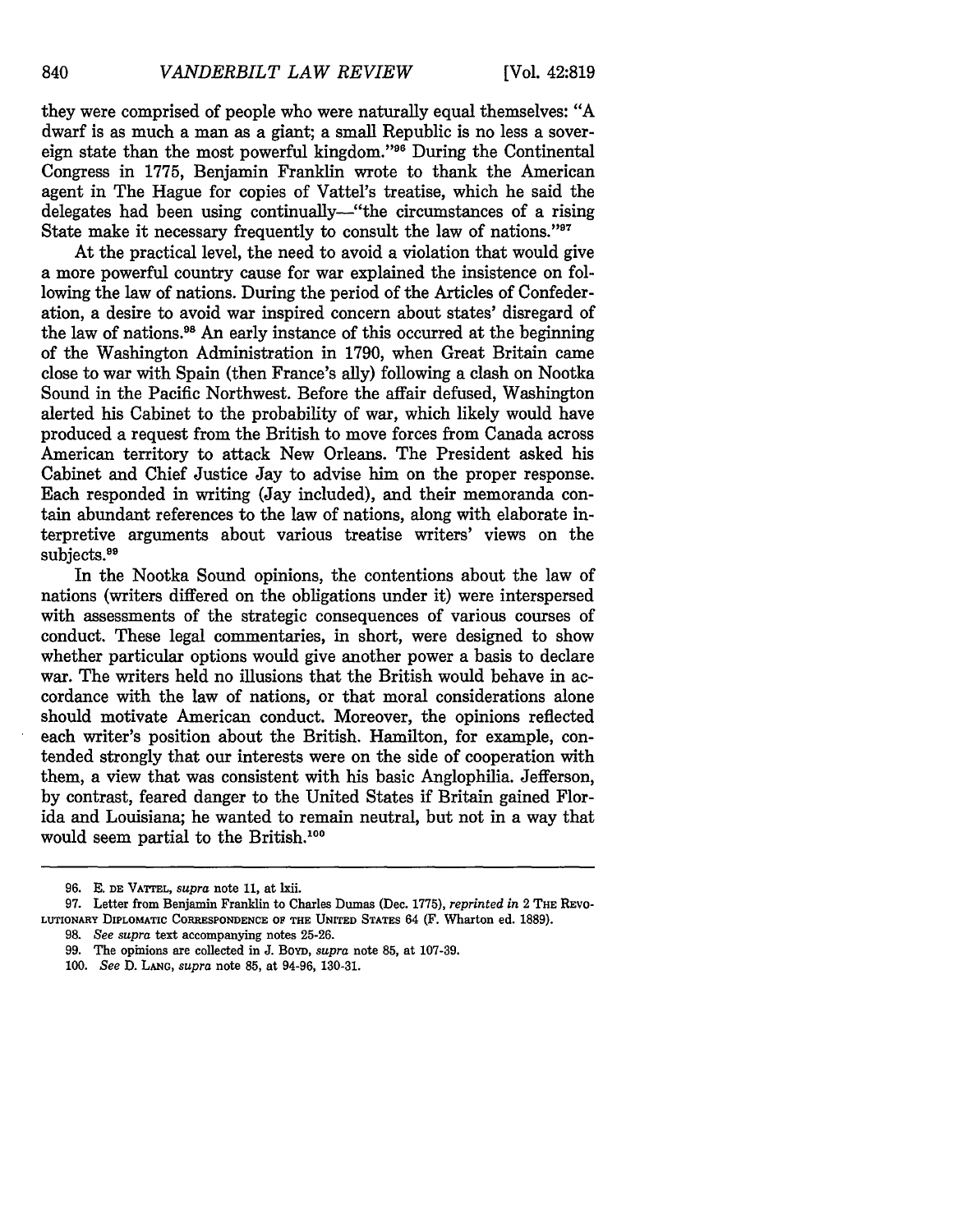Complicating America's general desire to stay neutral in the 1790s were the earlier treaties with France, because they arguably obligated the United States to render assistance to that country in its conflict with Great Britain. Aiding the French would have comported well with the high favor that many Americans held for the French on account of their contributions to the Revolution. But such open assistance would have meant war with the British. Consequently, within the Administration even those most favorable to France were averse to taking steps that might result in hostilities.

Hamilton, who saw his country's interests best served by a close relationship with Britain, sought to minimize America's responsibilities under the French treaties. Yet as he confided to Jay, it was doubtful whether the United States "could *bona fide* dispute the ultimate obligations of the treaty."'01 Nonetheless, Hamilton did dispute them, both in the Cabinet and in public writing as *Pacificus and Camillus.* He argued that the treaties should be considered suspended because of the overthrow of Louis XVI or at least narrowly interpreted to exclude assistance, since the treaties were defensive in nature and the French were engaged in an offensive war.<sup>102</sup> Just as Hamilton defended his position with references to the law of nations, so too did Jefferson in reply. Jefferson maintained that the United States was obliged under the law of nations, which he said was the applicable law, to honor its treaty commitments with France. He also argued at length that acting in accordance with the treaty commitments did not endanger American interests, a position which agreed with his overall sympathies toward with the French.<sup>103</sup> Besides, Jefferson concluded, repudiating the treaties would be "giving just cause of war to France."<sup>104</sup>

Despite Washington's decision not to repudiate the treaty formally and instead to proclaim American neutrality, the French were not satisfied. America was most valuable to the French as a neutral and thus as a source of supplies, yet they also desired access to bases in the United States for the purpose of outfitting privateers to cruise against British

<sup>101.</sup> Letter from Alexander Hamilton to John Jay (Apr. 9, **1793),** in 14 **PAPERS OF A. HAMIL-***TON, supra* note **33,** at 297-98.

<sup>102.</sup> *See* Letter from Alexander Hamilton and Henry Knox to George Washington (May 2, 1793), in 14 PAPERS OF **A- HAMILTON,** *supra* note **33,** at 367-96; Letter from Alexander Hamilton to George Washington (May 2, 1793), in 14 **PAPERS OF** A. **HAMILTON,** *supra* note 33, at 398-408; A. **HAMILTON,** *Pacificus No. II,* in 15 PAPERS OF A. HAMILTON, *supra* note 33, at 55-63.

<sup>103.</sup> *See* T. **JEFFERSON,** *Opinion on French Treaties* (Apr. 28, 1793), in 7 **THE WORKS OF THOMAS JEFFERSON** 283-301 (P. Ford ed. 1904) [hereinafter **WORKS OF** T. **JEFFERSON].** Jefferson complained to Madison that Hamilton's argument was based on "an ill understood scrap in Vattel." Letter from Thomas Jefferson to James Madison (Apr. 28, 1793), in *id.* at 301. *See generally* **D.** *MALONE, supra* note **85,** at 73-79.

<sup>104.</sup> T. **JEFFERSON,** *Opinion on French Treaties, supra* note 103, in 7 **WORKS** OF T. **JEFFER-SON,** *supra* note 103, at 301.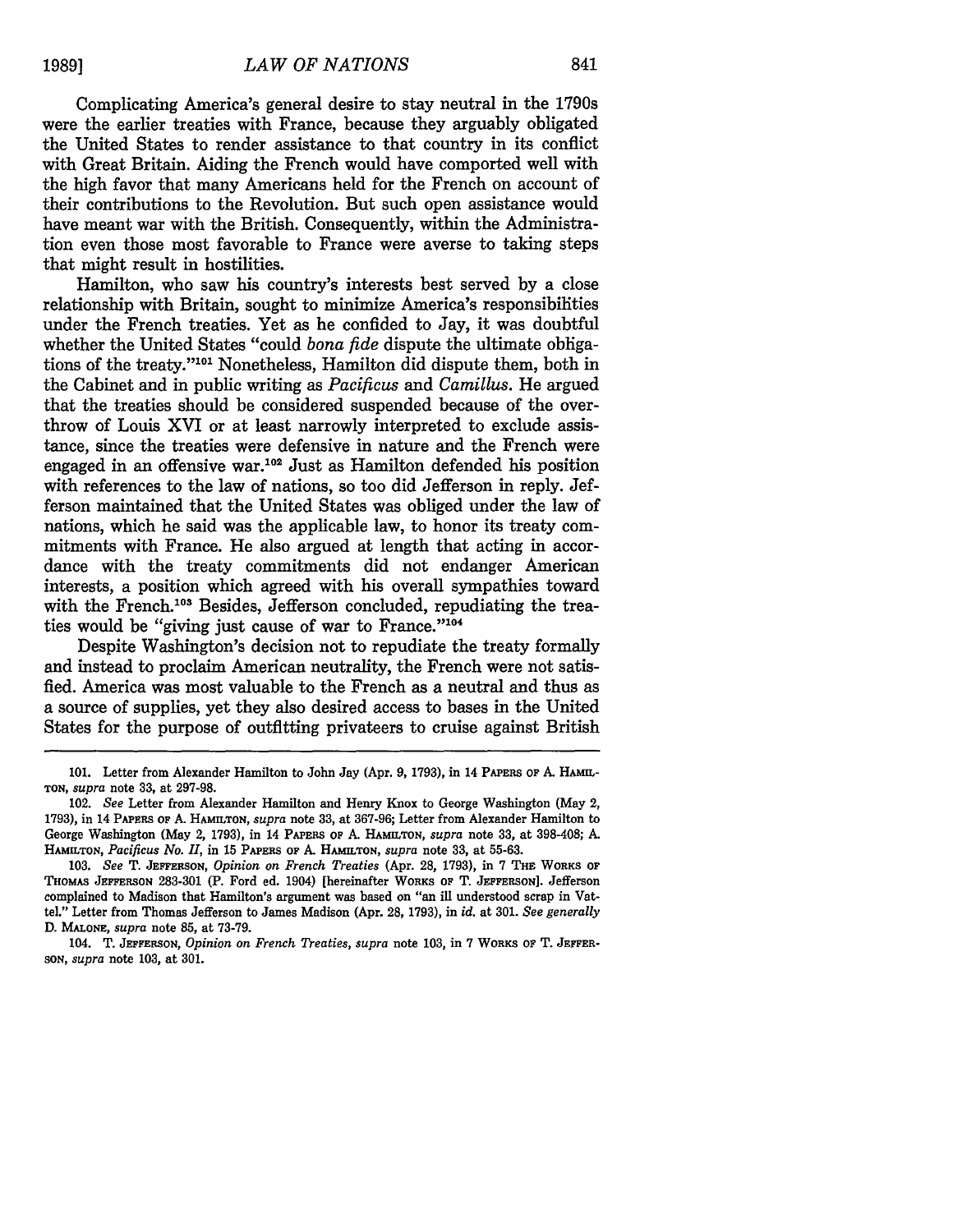ships. In addition, France wished to recruit Americans for service in its military and naval operations. While France insisted that the 1778 treaties gave them these rights, American leaders understood that this course of conduct would risk confrontation with the British. The Washington Administration not only refused the French requests, but announced that Americans serving on French privateers or otherwise endangering neutrality would be prosecuted for violations of the law of nations.105

The series of incidents over neutrality and the French treaties provided the context for several important discussions about the status of the law of nations under American law and the powers of the respective branches of the federal government in relation to international law. One was Jefferson's statement to the French ambassador, Edmond C. Genet, who was protesting that the Washington Administration's neutrality posture violated the standing treaties with France. Genêt suggested that Congress should decide this matter; this prompted Jefferson to respond "that the President is to see that treaties are observed.... [T]he constitution ha[s] made the President the last appeal."106

**Of** more significance was the Administration's threatened and actual prosecutions of Americans for neutrality violations. Every leading official in the Washington Administration, including Jefferson, asserted that it was unlawful for American citizens to act contrary to their country's obligations under the law of nations. This setting produced a considerable number of statements, many of which were noted earlier, that the law of nations was part of the law of the United States. A large portion of these pronouncements appeared in grand jury charges **by** federal judges who were urging vigilance in prosecuting neutrality violations. Without these judicial declarations the government would have been hard pressed to explain the basis of the prosecutions, given that no statute existed on neutrality offenses. 07 In the Administration's first prosecution, *Henfield's Case,10°* Justice Wilson responded to the defense's objection that no law had been violated **by** holding that the offense was against "the law of nations; not an ex post facto law, but a law that was in existence long before Gideon Henfield existed."109 The

**<sup>105.</sup>** *See* **A. DECoNDE, ENTANGLING ALLIANCE,** *supra* note **85,** at 205-34.

**<sup>106.</sup>** This was recorded in notes made **by** Jefferson of the conversation on **July 10, 1793.** *See* **1** WORKS **OF** T. **JEFFERSON,** *supra* note **103,** at **285.**

**<sup>107.</sup>** *See* Jay, *supra* note **32,** at 1042-53. **All** the grand jury charges noted earlier in the text were made in this context.

**<sup>108. 11</sup>** F. Cas. **1099 (C.C.D.** Pa. **1793)** (No. **6360).**

**<sup>109.</sup>** *Id.* at 1120. This concern for the existence of a law defining the offense probably underlies Justice Iredell's remark to a grand jury a few months earlier that the law of nations had been stated **by** treatise writers "with peculiar accuracy and conciseness." *South Carolina Charge, supra* note **7,** in **U.S.** GAZETTE, *supra* note **7;** *see also supra* text accompanying note **17.** Iredell was one of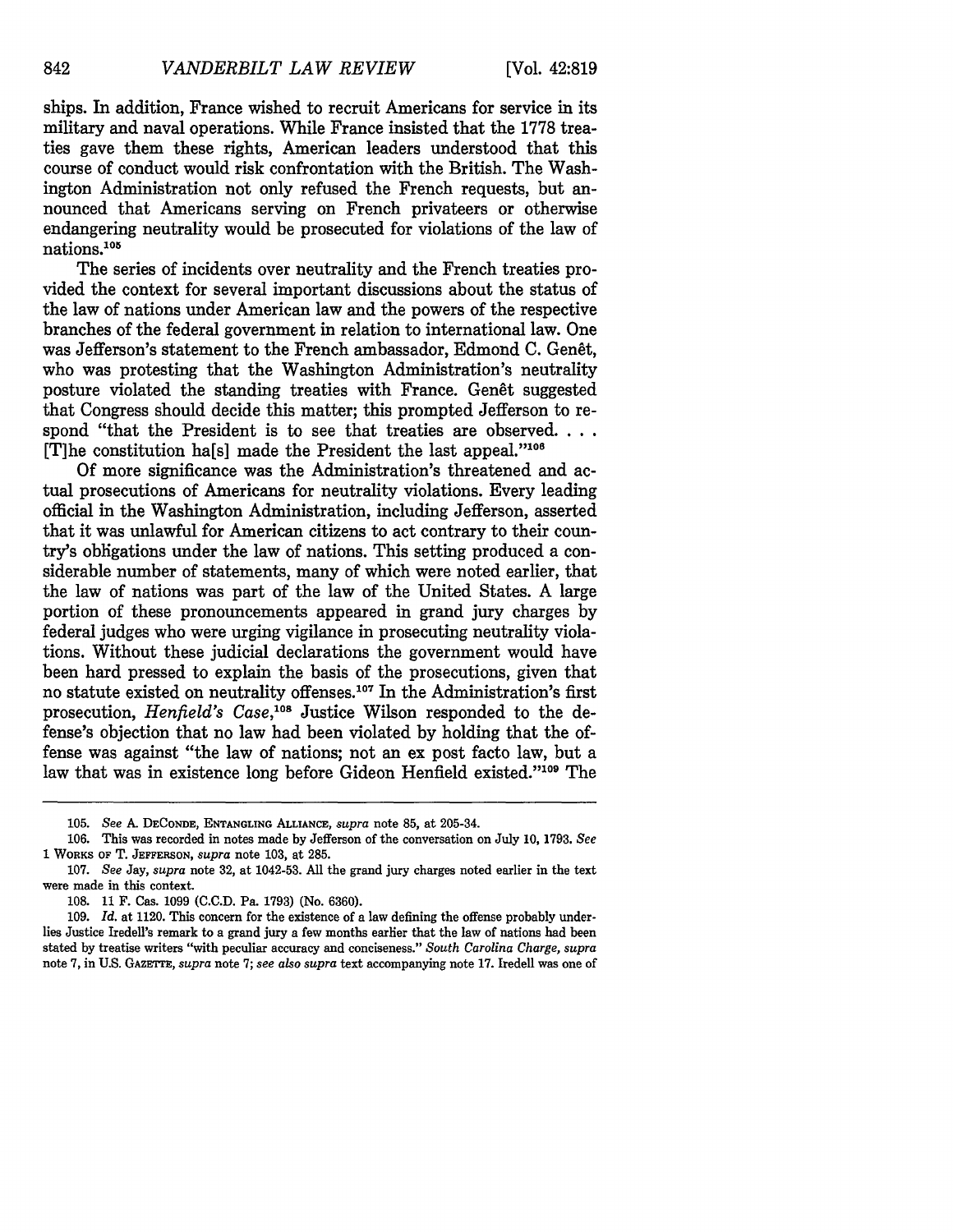jury acquitted Henfield, a result that Hamilton attributed to the jurors' French bias, but the Administration had achieved its goal of a firm judicial pronouncement that the neutrality violations were illegal.<sup>110</sup>

*Henfield's Case* did not recede into obscurity; it provided legal authority for other federal common-law criminal prosecutions in the 1790s. While some of these cases involved ordinary crimes such as bribery, the Adams Administration prosecuted Republican dissenters for the common-law offense of sedition. Virtually every member of the national judiciary in the 1790s supported the concept of federal commonlaw crimes. Republicans, however, proclaimed that the Federalist executive and judiciary were attempting to assert federal jurisdiction over the entire common law. Federalists actually were not making such a broad claim, yet it became an article of political faith to Thomas Jefferson and his followers that the claims for common-law jurisdiction were part of a plot to absorb all the powers of the states into one national government."' After Jefferson became President and had secured his own majority on the Supreme Court, the Court ruled in *United States v. Hudson*<sup>112</sup> that the federal courts had jurisdiction only over crimes created by statutes.

One commentator has maintained that *Hudson* "obviously weakened the authority of those Framers who contended **. . .** that the laws of the United States included the law of nations." 13 But *Hudson* was a criminal defamation prosecution, and the Supreme Court majority wrote the opinion against the backdrop of the Republican claim that Federalist judges were attempting to absorb the mass of the British common law into the law of the United States. Thus, the Court's foremost concern was the perceived threat of federal common-law jurisdiction to the lawmaking authority of the states. Regardless of the merits of the Republican position on this issue, it was not focused at the time

the trial judges in *Henfield's Case.*

<sup>110.</sup> *See* Letter from Alexander Hamilton to George Washington (Aug. 5, 1793), in 15 **PAPERS OF** A. **HAMILTON,** *supra* note 33, at 194; Jay, *supra* note 32, at 1051.

<sup>111.</sup> *See* Jay, *supra* note 8, at 1231-41. Professor Arthur Weisburd has written that "[a]t least some of the Framers who asserted that the laws of the United States included the law of nations took that position as an element of their broader belief in the unlimited common-law juris- diction of the federal courts." Weisburd, *supra* note 3, at 1222. Curiously, he relies on my article, Jay, *supra* note **32,** at 1042-52, but that is not a conclusion which I stated. My point was that Republicans claimed the Federalists were advancing such a position, but that the accusation was politically motivated and largely unfounded. *See id.* at 1112. As John Marshall wrote in 1800, not 'one man [could] be found" who maintained "that the common law of England has . **.** . been adopted as the common law of America by the constitution of the United States." Letter from John Marshall to St. George Tucker (Nov. 27, 1800), *reprinted in* Jay, *supra* note 8, at app. A.

<sup>112. 11</sup> U.S. (7 Cranch) 32 (1812).

<sup>113.</sup> Weisburd, *supra* note 3, at 1222-23.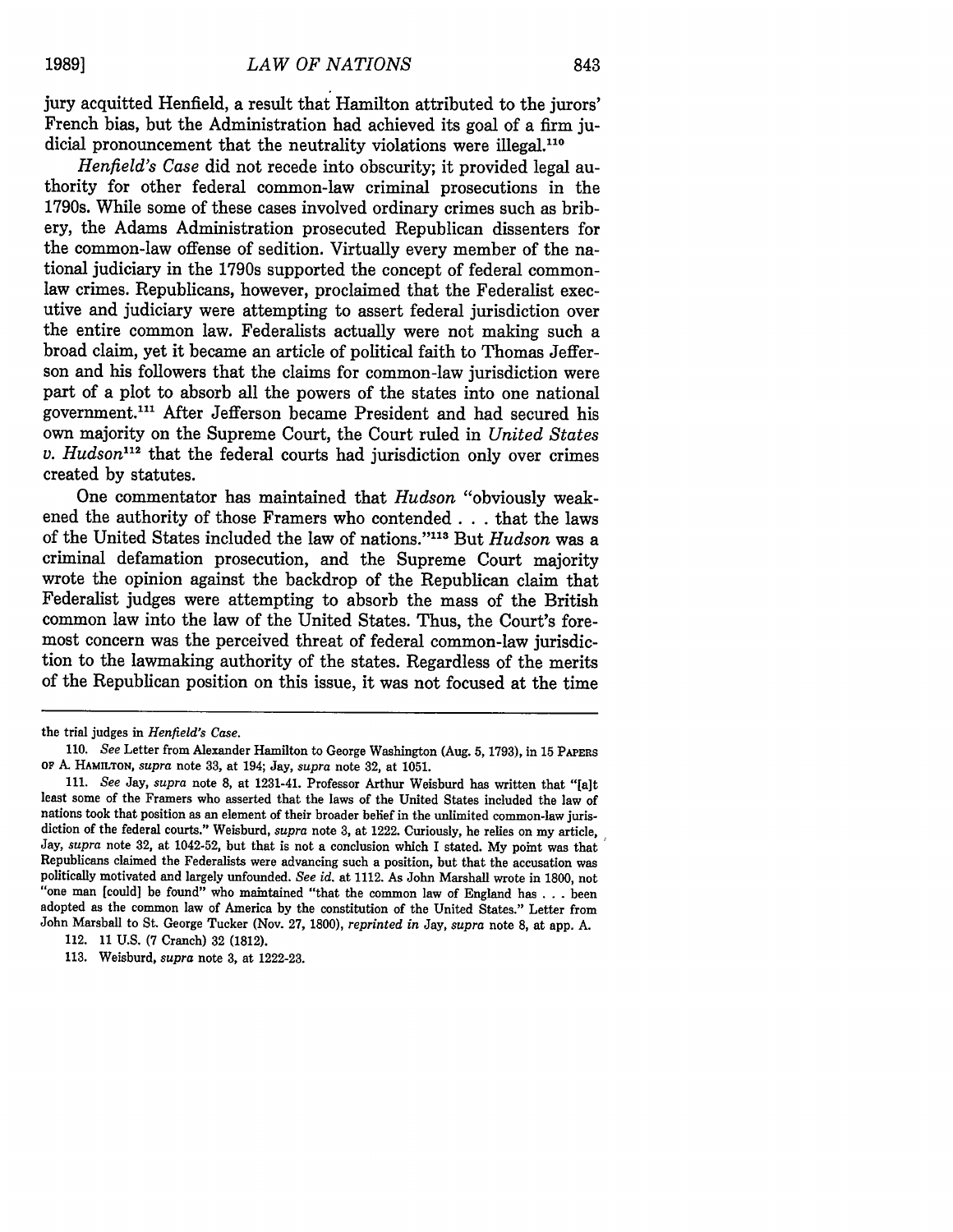on the law of nations.<sup>114</sup> Jefferson's party was not making a case for state domination over foreign relations.<sup>115</sup> Furthermore, even Jefferson was fully behind the neutrality prosecutions.

The neutrality cases show that the use of the law of nations as the domestic law of the United States was related directly to the need for control over a critical foreign policy issue. This conclusion demonstrates, moreover, that a sizeable portion of early pronouncements about the application of the law of nations to American law must be understood as having been advanced to augment the executive's assertion of power over foreign affairs. To be sure, the law of nations was said to limit American actions, but this was in the context of constraints imposed by the threat of war, not by judicial review of executive actions. If anything, the evidence indicates close cooperation between the federal courts and the executive in maintaining the Administration's neutrality position.<sup>116</sup> The various statements in the neutral-

**115.** In **1802** Jefferson's Attorney General, Levi Lincoln, wrote that there was no federal crime violated in a case in which the Spanish ambassador complained of a riotous assault against him. Citing Vattel, Lincoln wrote that the alleged actions constituted a violation of the law of nations, which was "part of the municipal body of each State." **5 Op.** Att'y Gen. **691, 692 (1802).** Thus the case should have been referred to state authorities. Lincoln stated: "I doubt the competency of the federal courts, there being no statute recognizing the offence." *Id.* Because this statement was made shortly after the heated debates in Congress over nonstatutory federal offenses, Lincoln's reserve is understandable, albeit completely in contradiction to earlier opinions **by** Federalist Attorneys General. *See* Jay, *supra* note **32,** at **1073-1111.** Lincoln did not deny, however, the possibility of Congress passing a statute on the subject.

**116.** At the height of the crisis, Washington submitted questions to the Justices about the proper interpretation of the law of nations in regard to American neutrality. The Justices returned the questions unanswered on the ground that no "case" was involved, even though Chief Justice Jay gave such advice during the Nootka Sound affair. *See supra* text accompanying note **99.** The incident of the returned letter may involve more than judicial restraint. For one thing, Justice Wilson addressed many of the questions in a grand jury charge that he delivered before the Chief Justice formally declined to answer. *See* Jay, *supra* note **32,** at 1049. More importantly, Hamilton had written as *Pacificus* only weeks earlier that the interpretation of treaties is an executive function, "foreign to the Judiciary Department," which reviewed treaties "only in litigated cases." **A. HAMILTON,** *Pacificus No. I,* in **15 PAPERs OF A. HAMILTON,** *supra* note **33,** at **38.** Hamilton's argument was used to justify the Administration's claim of authority to judge American obligations under the French treaties.

<sup>114.</sup> In United States v. Coolidge, 14 U.S. (1 Wheat.) 415 (1816), the Court held that a common-law indictment could not **lie** for an offense within the admiralty law. Justice Story had sat in the circuit court that convicted Coolidge for forcibly rescuing a vessel that had been seized lawfully as a prize **by** privateers. Story distinguished *Hudson* on the ground that the *Coolidge* prosecution was under the admiralty jurisdiction, *see* **25** F. Cas. **619, 621 (C.C.D.** Mass. **1813)** (No. **14,857),** but the Supreme Court reversed the conviction on authority of *Hudson. See Coolidge,* 14 **U.S. (1** Wheat.) at 415. Given that admiralty cases fell under the law of nations, *Coolidge* might seem to offer better support than *Hudson* for a denial of inherent judicial authority over the law of nations. However, the Supreme Court held no argument in *Coolidge* because neither side appeared. The Court acknowledged a continuing "difference of opinion" among the Justices on the question of common-law jurisdiction, but considering the absence of counsel it decided to follow *Hudson. Id.* No mention was made of the law of nations or Story's argument at trial that admiralty courts had long possessed a nonstatutory criminal jurisdiction. *See* Jay, *supra* note **8,** at **1298-99.**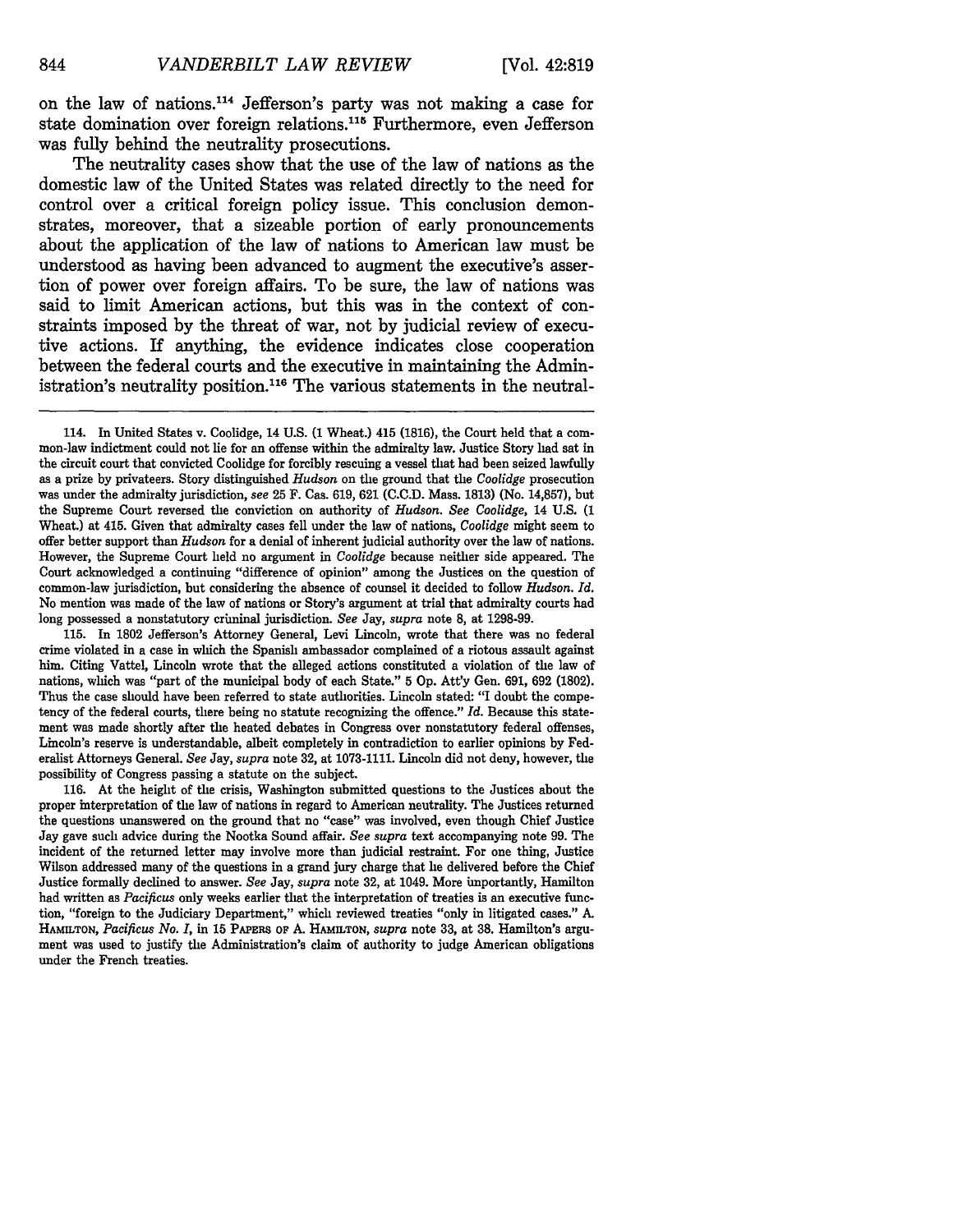ity period regarding the binding character of the law of nations should be seen as part of an effort by the American government to impose the law of nations on its subjects in order to achieve a national objective.<sup>117</sup>

#### *B. The Law of Nations and the Balance of Power*

When the United States was formed, American leaders sought to avoid the European political turmoil. By the 1790s, however, the country was thoroughly engaged in the international balance of power. Keeping an eye on the law of nations was part of the game. As one diplomatic historian has noted about the effect of the balance of power on international law: "National governments make international law and enforce it as far as they are able, which implies that strong nations make international law."<sup>118</sup> In this vein, the Administration's neutrality posture acknowledged international reality, and "the law of nations pertaining to trade and neutral rights largely reflected British dominance of the seas."<sup>119</sup> American reliance on the law of nations, then, was in deference to the very balance of power system that the Framers wished to avoid.120

At the same time, many Americans realized that the United States could gain some advantage from European conflict, and an ability to insist on sovereign rights was important to that end. Examples of this attitude are Madison's plans to employ discriminatory trade practices against the British as a means of gaining bargaining strength, and Jefferson's advice in the Nootka Sound affair to exercise American rights so as to extract concessions from the Spanish. One of the reasons Vattel seemed a compelling authority was his emphasis on the necessity of obeying international law out of duty, rather than interest. Under this theory, a great power could not abuse American sovereign rights in pursuit of short-term gain.<sup>121</sup>

Despite the prominent references by eighteenth-century treatise writers and jurists to the natural law origins of the law of nations, Americans did not always depict it as a static body of rules. Neither did Americans feel compelled to follow slavishly the interpretation of the law of nations set down in the treatises. Hamilton, for example, contended that the ability to appeal to the law of nature allowed for disagreement with Vattel and other writers about even those aspects of the

<sup>117.</sup> *See* Rosen, *Alexander Hamilton and the Domestic Uses of International Law,* 5 DnPL. HisT. **183** (1981).

**<sup>118.</sup>** *Id.* at **195.**

**<sup>119.</sup> D. LANo,** *supra* note **85,** at **128.**

<sup>120.</sup> *See* Lint, *supra* note 94, at **33.**

<sup>121.</sup> *See* **D. LANG,** *supra* note **85,** at 45, **131.**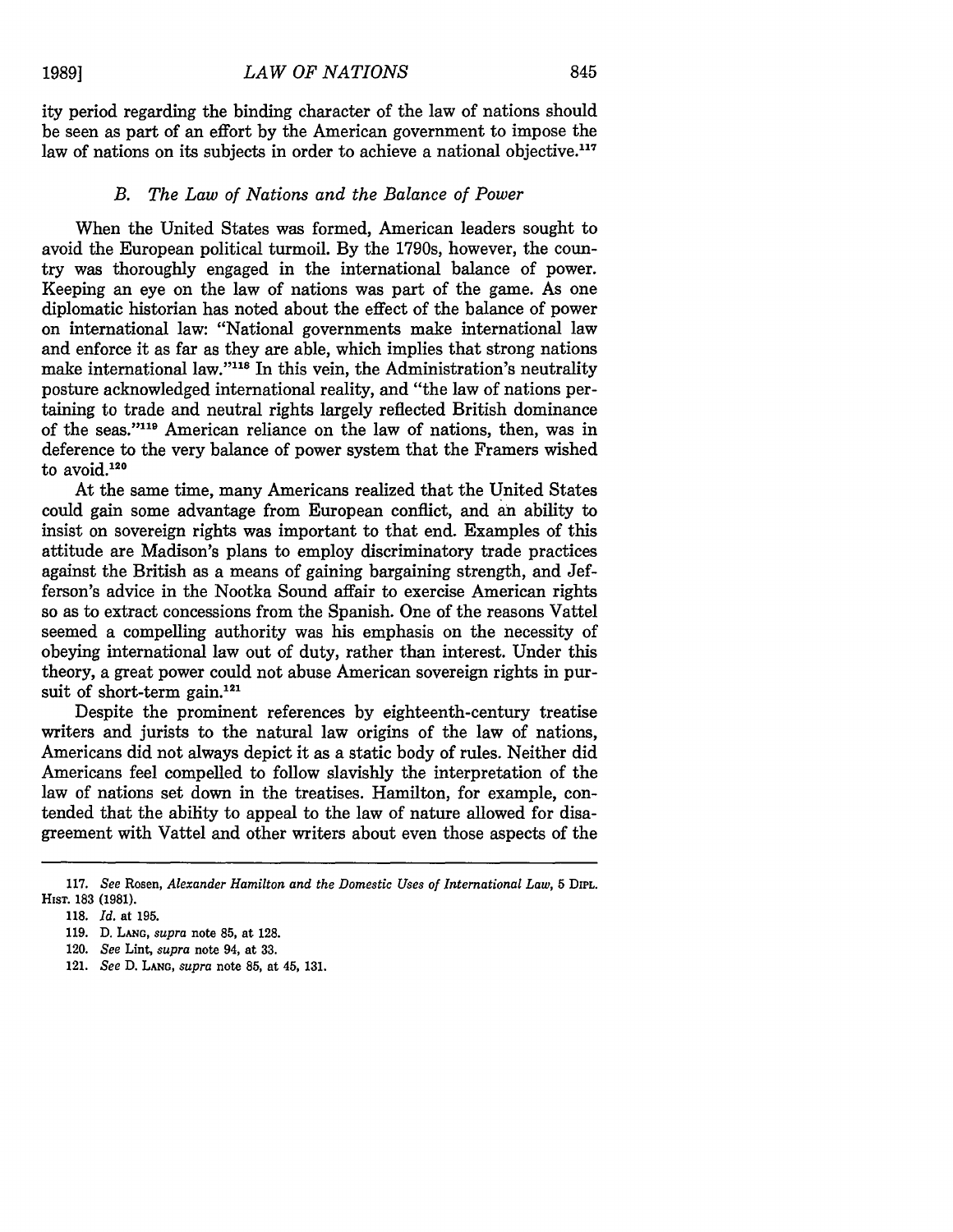law of nations that were considered obligatory on states.<sup>122</sup> Diplomatic negotiations from the Revolutionary days onward found Americans consciously attempting to depart from the law of nations-with the intent to change international custom-on issues dealing with treaty formulations and the rights of neutrals trading in wartime.<sup>123</sup> It was in terms of newer attitudes about the rights of neutral traders that Jefferson said: "[T]he general principles of the law of nations, must give the rule. I mean the principles of that law as they have been liberalized in latter times by the refinement of manners & morals, and evidenced by the Declarations, Stipulations, and Practice of every civilized Nation."124

The law of nations, then, served American interests even though the United States was a relatively impotent world player. Further, the United States endeavored to influence the development of the law of nations by asserting diplomatic positions that at times were in opposition to established international law. Often these positions had been taken in the context of diplomatic negotiations, without congressional participation. These themes bring us to the final subject of this Essay: The role of the law of nations in defining executive powers over foreign affairs.

#### *C. Executive Powers and the Law of Nations*

One aspect of the neutrality cases that should not be overlooked is that Washington's neutrality proclamation in effect created the crimes charged against Americans. The growing Republican opposition considered the power to declare neutrality a congressional prerogative, a view that Jefferson shared even though he supported issuing the proclamation.<sup>125</sup> The ability to utilize criminal prosecutions in aid of foreign policy objectives significantly augmented executive power, a fact that did not go unnoticed in the opposition party.<sup>126</sup> The executive claimed authority to interpret the law of nations as part of the process of gaining

<sup>122.</sup> *See* A. **HAMILTON,** *To Defence No. XX,* in 19 PAPERS OF A. HAMILTON, *supra* note 33, at 330 (H. Syrett ed. 1973).

<sup>123.</sup> *See* Lint, *supra* note 94, at 24-33; Reeves, *supra* note 15, at 557-61.

<sup>124.</sup> Letter from Thomas Jefferson to Thomas Pinckney (May 7, 1793), in 7 WORKS OF T. JEFFERSON, *supra* note 103, at 314; *see* D. **LANG,** *supra* note 85, at 144-45.

<sup>125.</sup> *See A.* DECONDE, ENTANGLING ALLIANCE, *supra* note 85, at 254-56; D. MALONE, *supra* note 85, at 69-73; **D.** STEWART, **THE OPPOSITION** PRESS OF THE FEDERALIST PERIOD 145-48 **(1969);** C. **THOMAS,** *supra* note **85,** at **36-37.** James Madison, then a member of Congress, wrote Jefferson that the neutrality proclamation "seems to violate the forms & spirit of the Constitution, **by** making the executive Magistrate the organ of the disposition, the duty and the interest of the Nation in relation to War **&** peace, subjects appropriated to other department of the Government." Letter from James Madison to Thomas Jefferson (June **10, 1793),** *reprinted in* **D.** MALONE, *supra* note **85,** at **82.**

**<sup>126.</sup>** *See* **D.** STEWART, *supra* note **125,** at 149-51; *see also* **A.** DECONDE, **ENTANGLING** ALLIANCE, *supra* note **85,** at **215;** Jay, *supra* note **32,** at **1052.**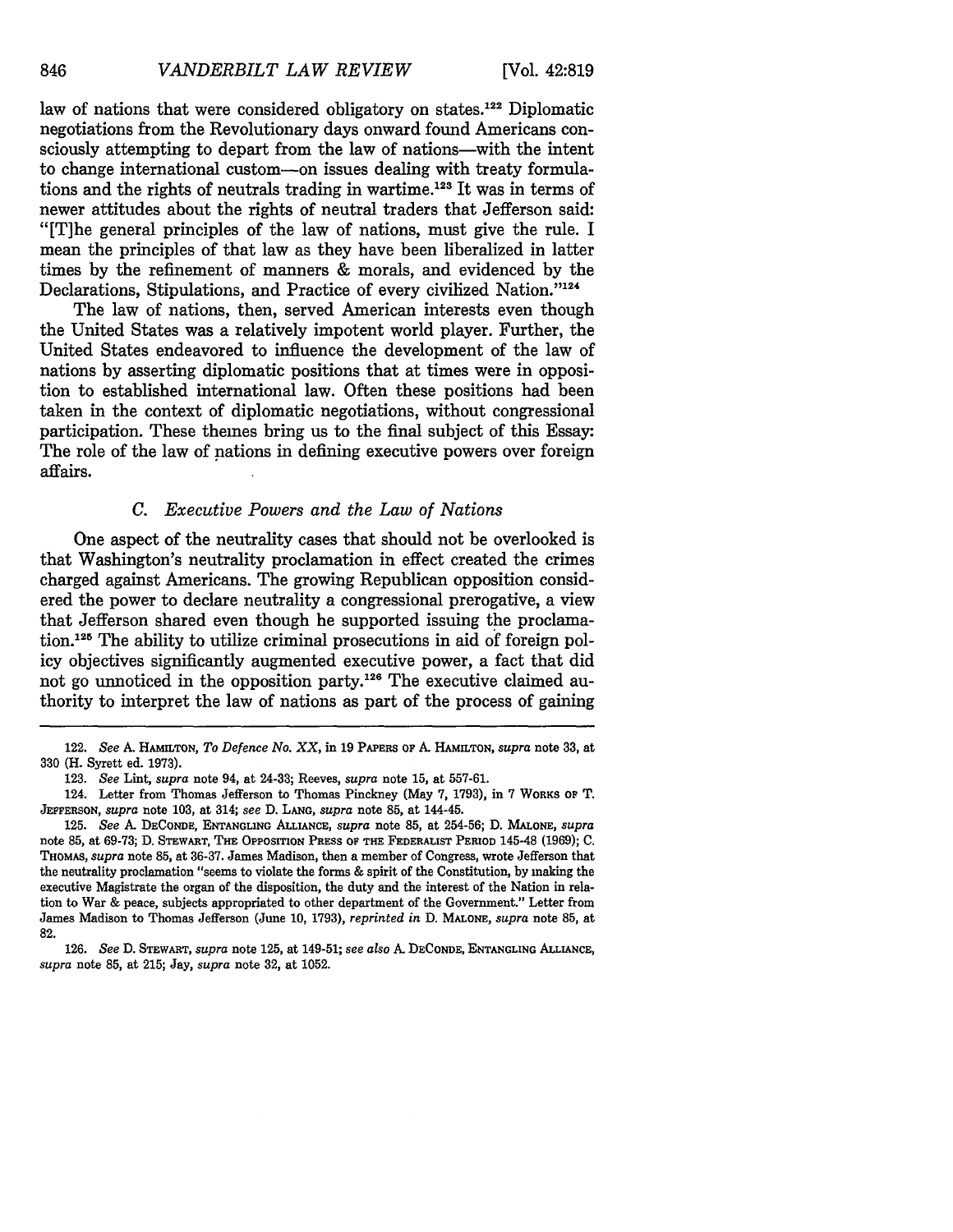ascendancy over American foreign policy.

Writing as *Pacificus,* Hamilton contended that "the law of nations form a part of the law of the land," and that the President was "charged with the execution of all laws," including the law of nations.<sup>127</sup> Similarly, in defending the Jay Treaty, Hamilton said as *Camillus* that the country had adopted the law of nations.128 Viewed in isolation, these contentions seem to offer strong support for the modern view that the law of nations operates as a legal constraint on the executive.<sup>129</sup> In each instance, however, Hamilton actually was arguing for the right of the executive to interpret the law of nations exclusive of the other branches of government. Hamilton wrote *Pacificus No. 1* to defend the neutrality proclamation:

He who is to execute the laws must first judge for himself of their meaning. In order to the observance of that conduct, which the laws of nations combined with our treaties prescribed for this country **. . .** it was necessary for the President to judge for himself whether there was any thing in our treaties incompatible with an adherence to neutrality. Having judged that there was not, he had a right, and if in his opinion the interests of the Nation required it, it was his duty, as Executor of the laws, to proclaim the neutrality of the Nation, to exhort all persons to observe it, and to warn them of the penalties which would attend its non observance.<sup>130</sup>

Hamilton continued by remarking that Congress's powers over foreign affairs were limited: "They are to be construed strictly-and ought to be extended no further than is essential to their execution."<sup>131</sup> Along the same lines, Hamilton apparently intended his *Camillus* argument to prove that the law of nations compelled the Administration to take certain positions in the Jay Treaty negotiations. Hamilton was aware, of course, that the treaty was under heated attack as a surrender to the British.

The *Pacificus* papers, which were widely known to be Hamilton's work, provoked Jefferson to urge a response from Madison, which he did as *Helvidius.* Madison produced a brilliant series on the dangers of war and the perils of executive dominance over foreign affairs. Certainly, he allowed, it was a "truth" that the executive must execute the law of nations, but it was a legislative function to determine neutrality and questions related to treaty obligations. 132 Madison even denied that the President had the authority to recognize a foreign government.<sup>133</sup>

it to the legislature to decide, whether they ought to be altered or not." *Id.* at 73.

133. *Id.* at 78.

**<sup>127.</sup>** A. **HAMILTON,** *Pacificus No. I,* in **15 PAPERS OF** *A-* **HAMILTON,** *supra* note 33, at 40, 43.

<sup>128.</sup> *See supra* text accompanying note 34.

<sup>129.</sup> *See* Lobel, *supra* note 4, at 1116.

<sup>130.</sup> A. HAMILTON, *Pacificus No. I,* in 15 PAPERS **OF** A. **HAMILTON,** *supra* note 33, at 43. 131. *Id.* at 42.

<sup>132.</sup> *See* Madison, *Helvidius Nos. I & III,* in **LETrERS,** *supra* note 35, at 64-85. For example, Madison wrote: "The executive must **...** execute the laws of neutrality whilst in force, and leave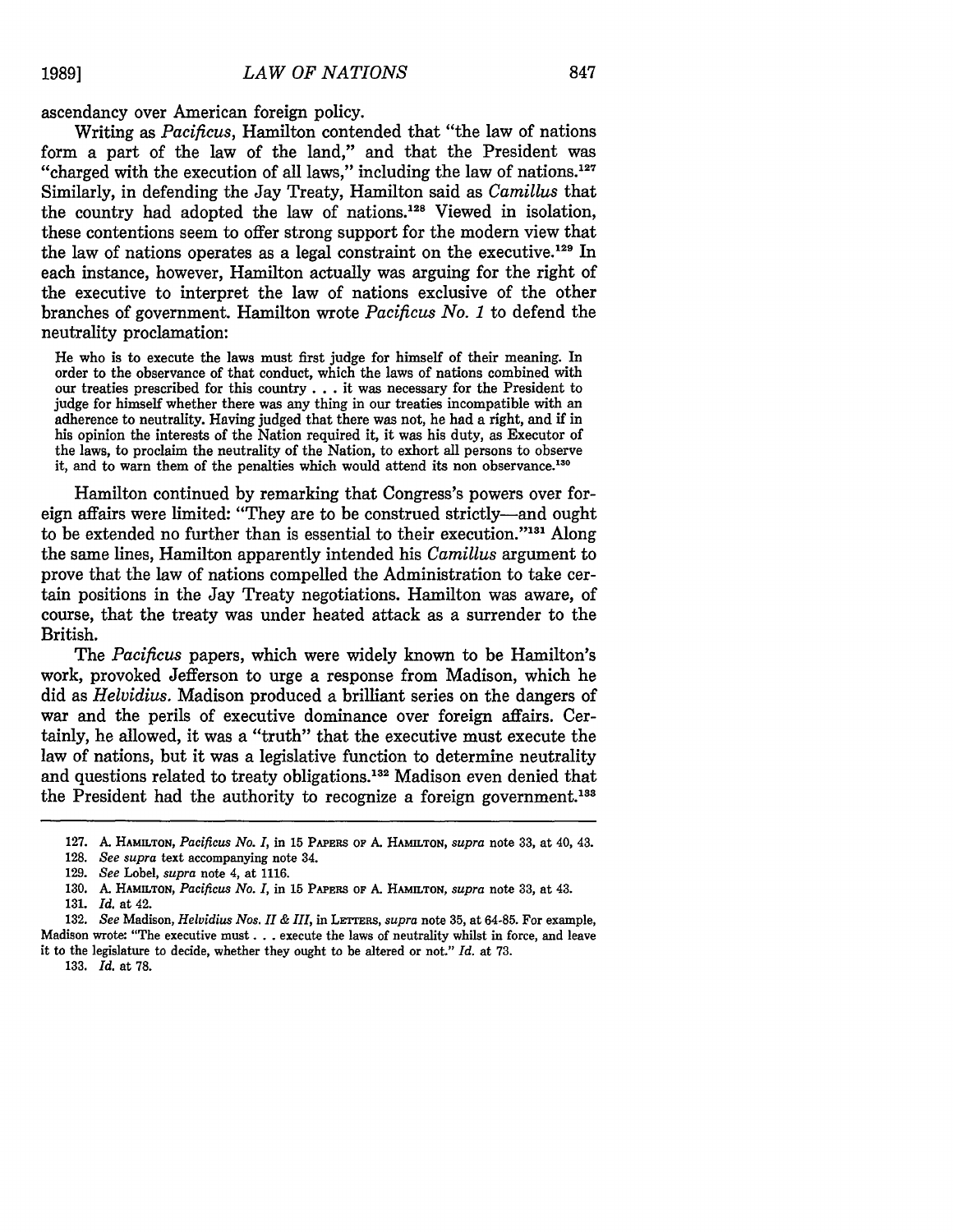Madison's chief point, however, was to attack frontally any pretense that the executive determined when to declare war, for this power was "*fully* and *exclusively* vested in the legislature."<sup>134</sup>

Other illustrations could be added, but this exchange highlights a central aspect of the law of nations issue in the 1790s. The period commenced under a Constitution containing an ill-defined separation of powers over international relations. Throughout the opening decade of the new nation, political actors competed in the struggle to influence America's foreign affairs. In contending for the necessity of following the law of nations, Hamilton and others were not advancing a theory of jurisprudence so much as they were attempting to take the lead in formulating United States foreign policy.<sup>135</sup>

#### IV. **CONCLUSION**

At the Virginia ratifying convention, Patrick Henry listened to assurances that the law of nations offered binding protection against executive abuses of the treaty power. Unimpressed, Henry retorted: "When you yourselves have your necks so low that the President may dispose of your rights as he pleases, the law of nations cannot be applied to relieve you."<sup>136</sup> With a few words he struck at the heart of the problem of the law of nations in relation to American domestic law. The obligations of the United States to foreign states and their citizens are defined principally in the international arena; the extent to which American law acknowledges the law of nations is largely irrelevant. Domestically, in the context of either a United States citizen or a foreigner urging American law to follow international doctrines, the issue always revolves around an initial decision of whether to constrain our own institutions. This judgment turns on deciding which branch of government should have the power to interpret the law of nations, or to depart from it (perhaps in the expectation that the American position will eventually become the international custom).

American conceptions of the distribution of power over foreign affairs have evolved as the Nation has developed into a power with substantial ability to influence foreign events. As the executive acquires more discretion in foreign policy, concomitantly that same office grows in its ability to dominate interpretation of and adherence to the law of nations. From the very first years of the country, the law of nations often has served more as a source of executive power than as a limitation on it.

<sup>134.</sup> *Id.* at **89** (emphasis in original).

<sup>135.</sup> *See* Rosen, *supra* note 117, at 197.

<sup>136. 3</sup> **STATE CONVENTION DEBATES,** *supra* note 39, at 503.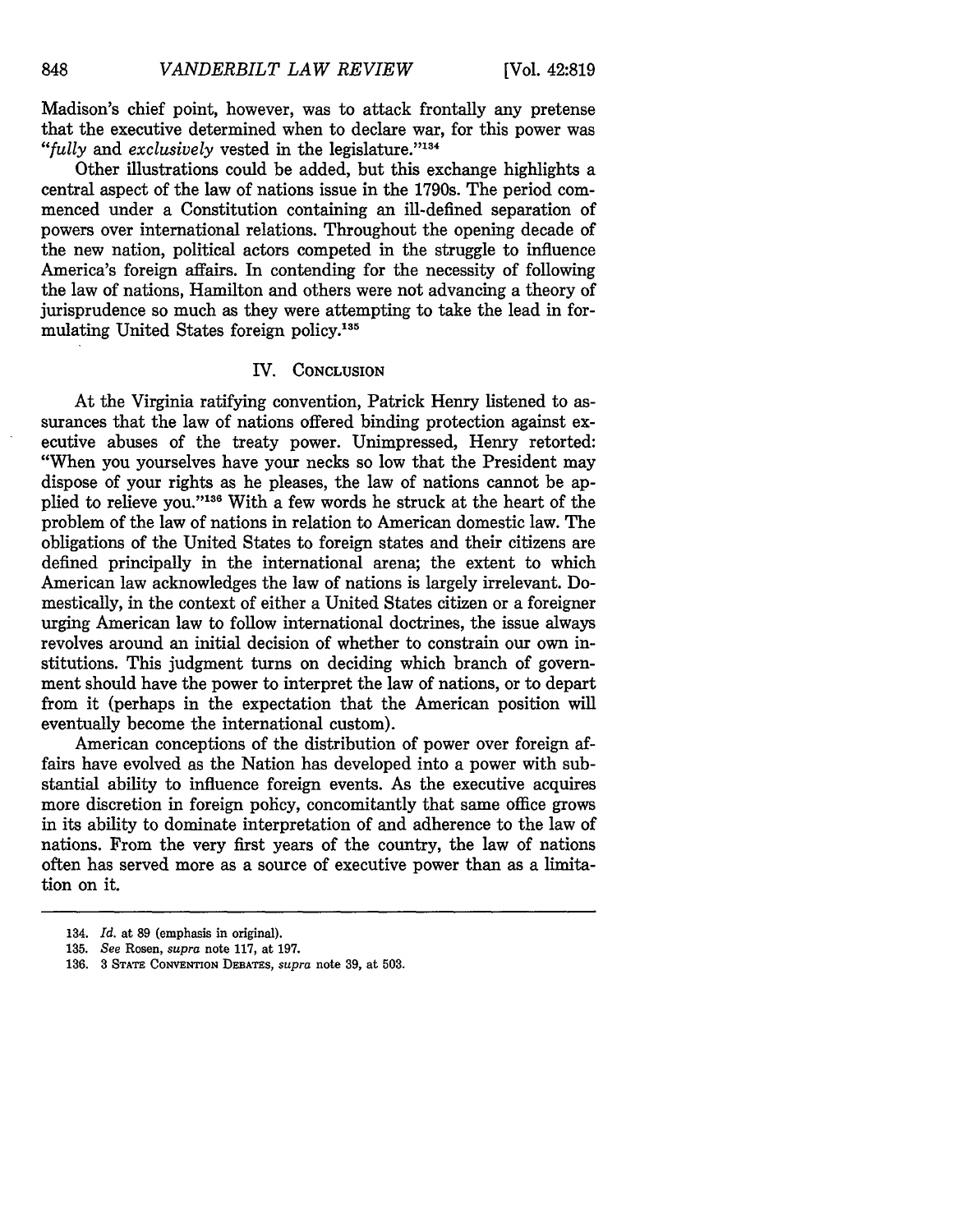Notwithstanding the fascination we may feel for the events of the early Republic in regard to international relations, their contextual differences from world affairs today should lead us to view the various statements about the law of nations from that era as having no bearing on modern controversies. Certainly one can quote out of context, and scores have done so. And, some may be persuaded that declarations made by American leaders in a time of relative weakness ought to be honored when the United States has reached its place in the sun. But that is a moral judgment reflecting the speaker's commitment to the enterprise of customary international law.